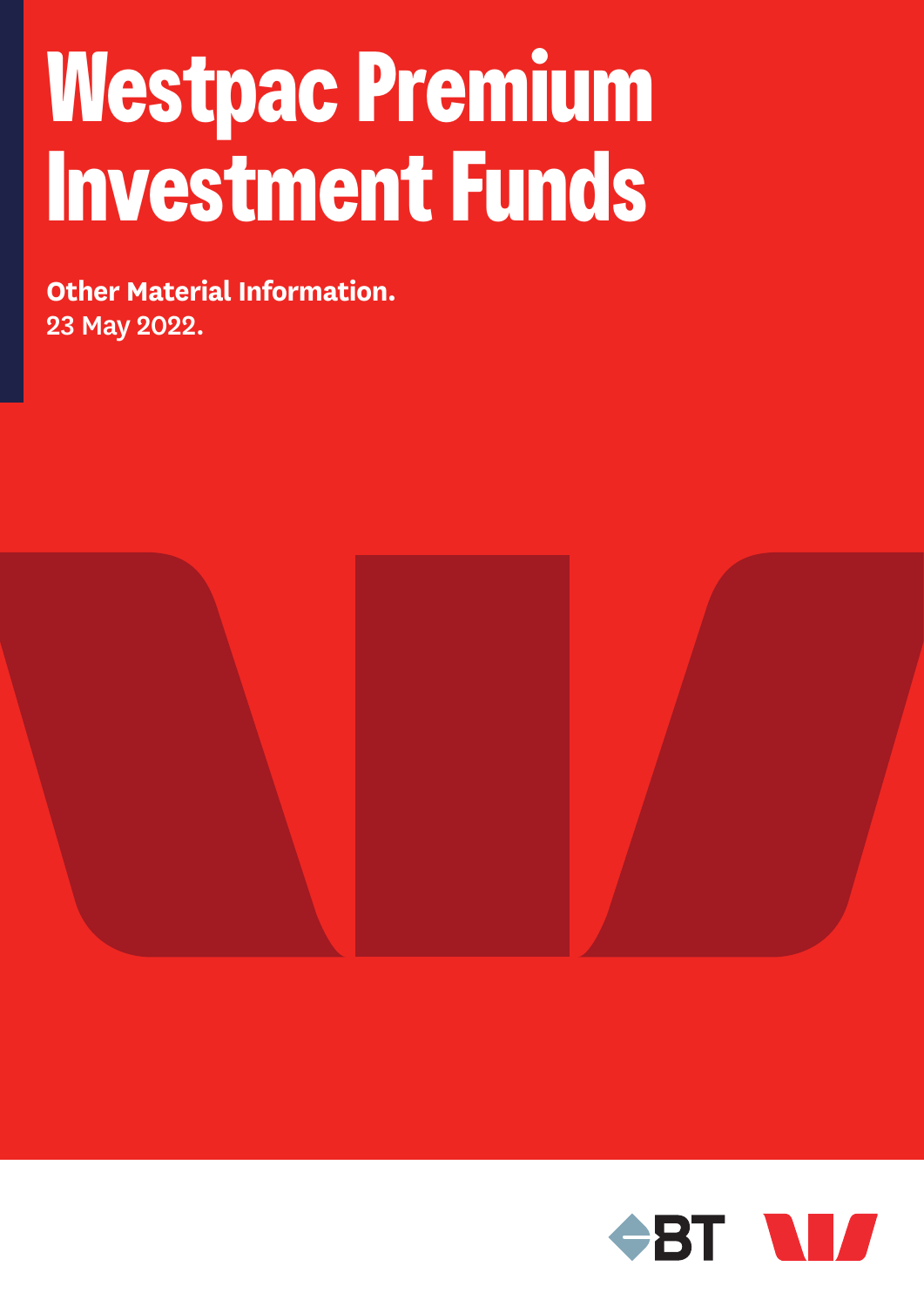## **Table of Contents**

| <b>Background</b> |                                                           | page 2  |
|-------------------|-----------------------------------------------------------|---------|
| <b>Section 1</b>  | Nature of the Scheme                                      | page 2  |
| <b>Section 2</b>  | The Manager and its directors                             | page 7  |
| <b>Section 3</b>  | Other parties                                             | page 8  |
| <b>Section 4</b>  | Further information on fees                               | page 9  |
| <b>Section 5</b>  | Westpac and its related parties - disclosure of interests | page 11 |
| <b>Section 6</b>  | <b>Risks</b>                                              | page 12 |
| <b>Section 7</b>  | <b>Taxation</b>                                           | page 18 |
| <b>Section 8</b>  | Additional information on returns for the funds           | page 19 |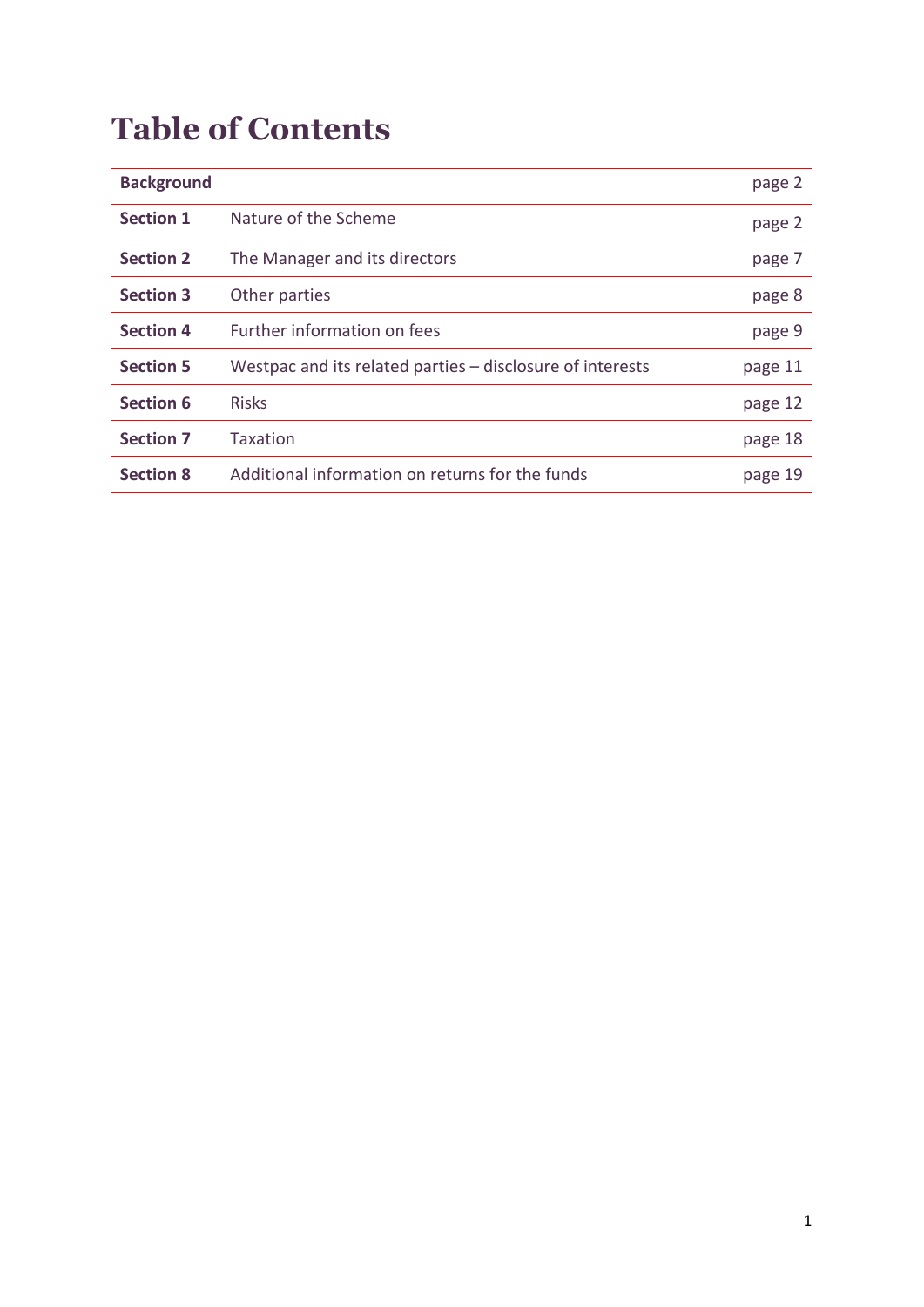## Background

This is an important document in relation to your investment in the Westpac Premium Investment Funds (**Scheme**). It should be read together with the Product Disclosure Statement (**PDS**), the Statement of Investment Policy and Objectives (**SIPO**) and any documents held on the register at **disclose-register.companiesoffice.govt.nz** (**Disclose**)**.**

In this document:

- the words "you" and "your" refer to you and to other persons who apply for units in the funds that make up the Premium Investment Funds or who are allotted units in the funds;
- the words "we", "us", and "our" refer to BT Funds Management (NZ) Limited (**BTNZ**), which is the manager (**Manager**) of the Premium Investment Funds; and
- the words "current" or "currently", in relation to legislation, policy, activity or practice, mean as at the date of this document. Any legislation, policy, activity or practice may be reviewed or changed without us notifying you.

This document has been prepared pursuant to section 57(1)(b)(ii) of the Financial Markets Conduct Act 2013 (**FMCA**) for the purpose of meeting certain of the disclosure requirements applying to the Westpac Premium Investment Funds under clause 52 of Schedule 4 to the Financial Markets Conduct Regulations 2014 (**FMCR**).

## 1. Nature of the Scheme

#### Introducing the Premium Investment Funds

The Scheme is a managed investment scheme for the purposes of the FMCA. In the Scheme there are six managed funds (each a **fund** and collectively the **funds**) for you to invest in. Each fund invests in a single asset class as described in the PDS and the SIPO. The funds are:

- Enhanced Cash Fund
- Corporate Bond Fund
- International Diversified Bond Fund
- Australasian Diversified Share Fund
- International Diversified Share Fund
- Property Fund

The trust deed governing the Scheme (**Trust Deed**) is available on Disclose.

#### How do the funds work?

The money you invest buys units in the fund(s) you choose. Each unit represents a share of a fund and has a unit price so that you know what your share of that fund is worth. Changes in the value of the assets of a fund will be reflected in the value of the units. Generally speaking, if the assets of the fund go up in value, your units will be worth more and if they go down in value, your units will be worth less. This means the return on your investment is reflected by any increase or decrease in unit price and any distributions.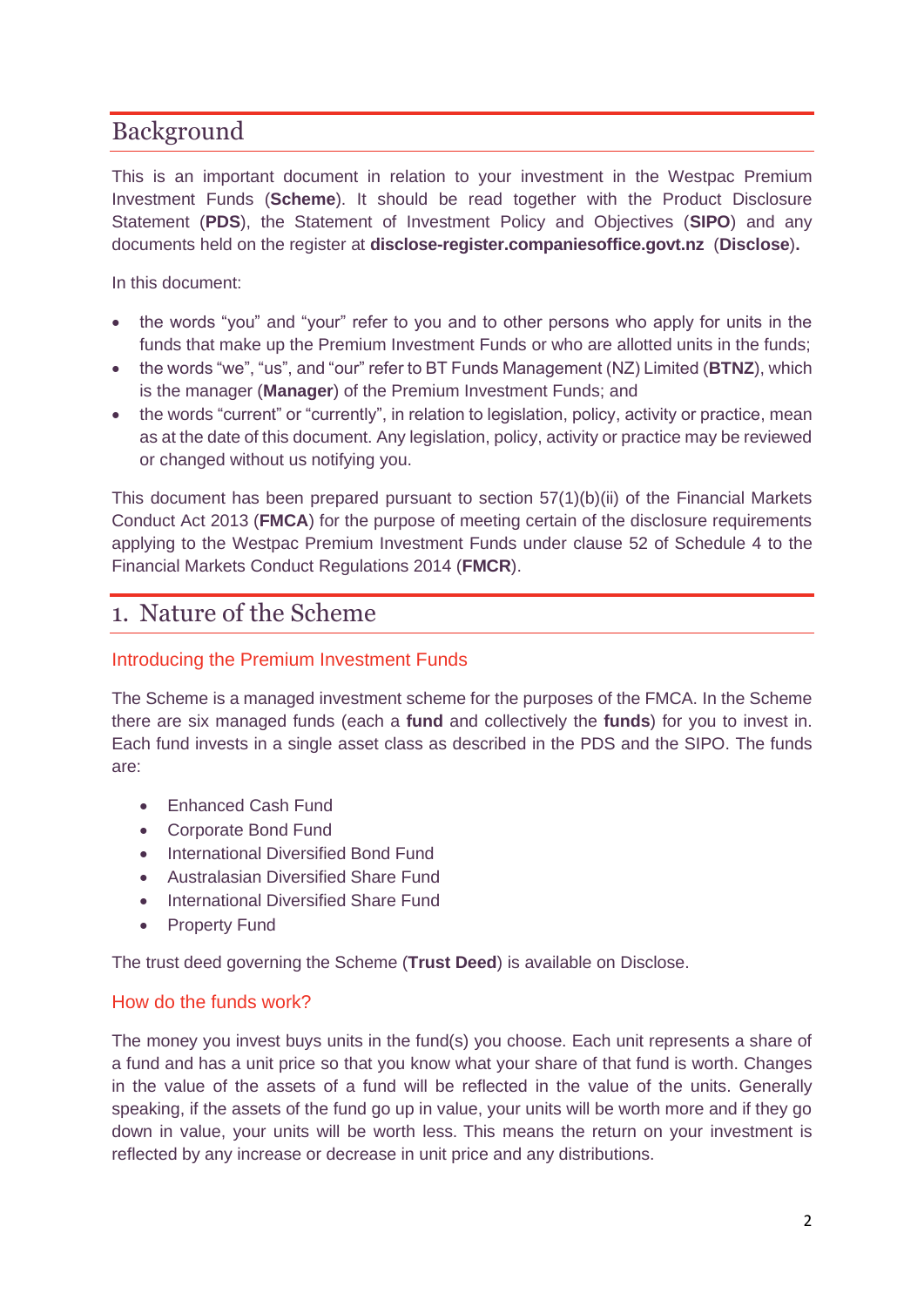Each unit in a fund has the same value as every other unit in that fund and represents an equal interest in the assets and liabilities of the fund.

The funds may issue any number of units that we choose. There is no maximum number of units that may be issued by a fund.

The units you hold in a fund do not give you any interest in any particular asset of that fund. This means that you cannot, for example, request or require us, or The New Zealand Guardian Trust Company Limited as the supervisor of the Scheme (**Supervisor**) to transfer to you any asset of a fund. Generally speaking, you can only access the value of your investment in a fund by withdrawing the units that you hold in that fund.

Where you invest through an approved custodial portfolio management service (**Custodial Service**), units will be held by the relevant custodian.

#### Asset valuation

We value the different assets held by a fund to determine the unit price for that fund. Asset valuations for the funds are typically performed each business day (being a day other than a Saturday or Sunday or a public holiday in Auckland and Wellington). We apply valuation methods for each asset type that are market standard or are in accordance with the Trust Deed. Our valuation policy permits the use of estimates in asset valuations for example, where assets are illiquid or infrequently traded.

For any new assets for which a market standard valuation approach is not applicable or appropriate, the valuation method to be used is first discussed with the Supervisor and our appointed unit pricing administration manager before being confirmed.

#### Unit price calculation

Unit prices are calculated by reference to the net asset value of the relevant fund at the time divided by the number of units that have been issued from that fund. Unit prices are rounded to four decimal places. Some additional information on the calculation of unit prices is set out in the Trust Deed for the Scheme. We generally calculate unit prices each business day using the asset values determined for that day (as described above).

Any application for units or withdrawal request accepted before 4pm on a business day (or such later time as we may accept) will, in normal circumstances, receive the unit price applicable for that business day. You can obtain the unit price applicable to any day by contacting us via the contact details in the PDS.

Our current policy is to calculate unit prices using the forward pricing method. The use of forward pricing is considered to be good market practice as it removes the arbitrage opportunities associated with the alternative (historical pricing) method. Transactions into or out of a fund are generally processed using the unit price applicable to the business day on which the transaction request was received and accepted.

As specified by the Trust Deed, the Manager and the Supervisor have agreed a compensation policy that will apply if a material unit pricing error or material non-compliance with a unit pricing method requires correction. Under the current policy applied by the Manager and the Supervisor (unless the Manager and the Supervisor agree otherwise), a material unit pricing error is generally an error that equals or exceeds 0.30% of the unit price that would have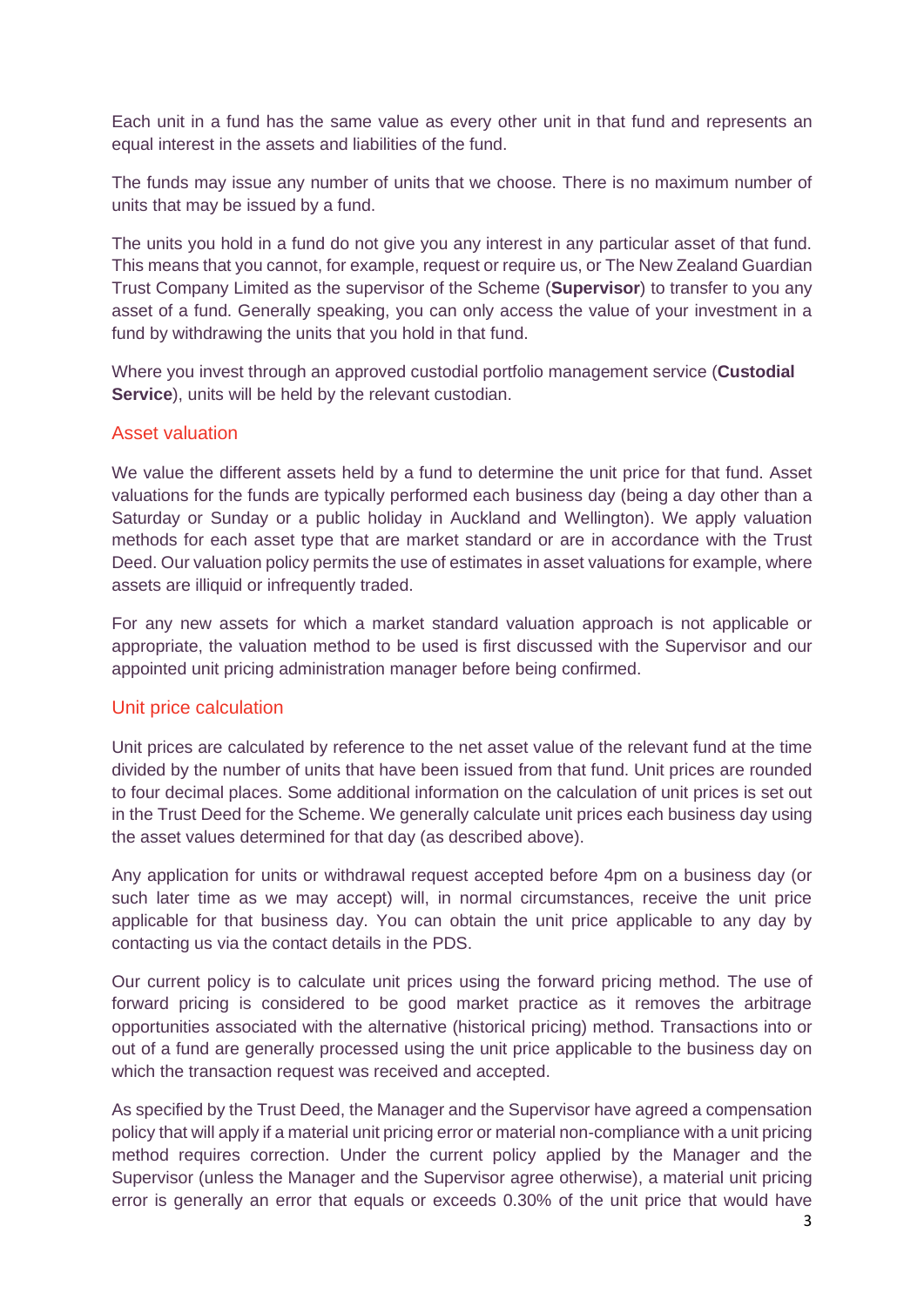applied had the error not occurred. Where agreed with the Supervisor, the Manager may choose not to pay compensation to you for an amount less than \$20.

#### **Transaction costs**

To make allowance for the cost (or part of the cost) of acquiring or selling assets for a fund (transaction costs), under the Trust Deed we can adjust the unit price upwards (by establishing a buy price) or downwards (by establishing a sell price). We can determine this allowance, and whether or when it is applied. These allowances (if any) are retained by the funds and not by us. We currently do not apply this allowance when calculating unit prices.

#### Making investments

This offer is only open to you if you are in New Zealand.

Further information on how to invest in the Scheme is set out in the PDS.

Application moneys are paid into a non-interest bearing bank account upon receipt and applied to the relevant fund(s) in accordance with the Trust Deed.

We may set a minimum investment amount for any of the funds. If the value of your investment falls below the specified minimum amount, you will be asked to top it up. If you are unable to do this, we can, on giving you 30 days' notice, redeem or repurchase the entire investment and return the proceeds to you.

We have the right to decline in whole, or in part, any application or postpone the processing of the application pending receipt of cleared funds.

#### **Investing in the Corporate Bond Fund**

The Corporate Bond Fund is currently the only fund in the Scheme you can invest in directly. For more information, or to invest into the Corporate Bond Fund, see the PDS on **westpac.co.nz/pif** or on Disclose.

#### **Investing through a Custodial Service**

Investment in the Scheme is available through any Custodial Service.

Investors who invest through a Custodial Service do not become direct investors in the Scheme and do not have a direct relationship with us or the Supervisor. Instead, the Custodial Service provider has the direct relationship with us and will be able to exercise any rights attached to units held on the investors' behalf. Investors will have a direct investment relationship with their Custodial Service provider.

A Custodial Service provider will have an agreement with its investors governing the terms of the custodial arrangement. Any Custodial Service provider we approve will have entered into an arrangement with us in respect of the Scheme. Any terms and conditions in the PDS may be varied by such an arrangement. Investors should contact their Custodial Service provider to find out whether any variations have been agreed between us and the Custodial Service provider.

Investors in a Custodial Service will receive reports, portfolio information and other documentation directly from their Custodial Service provider.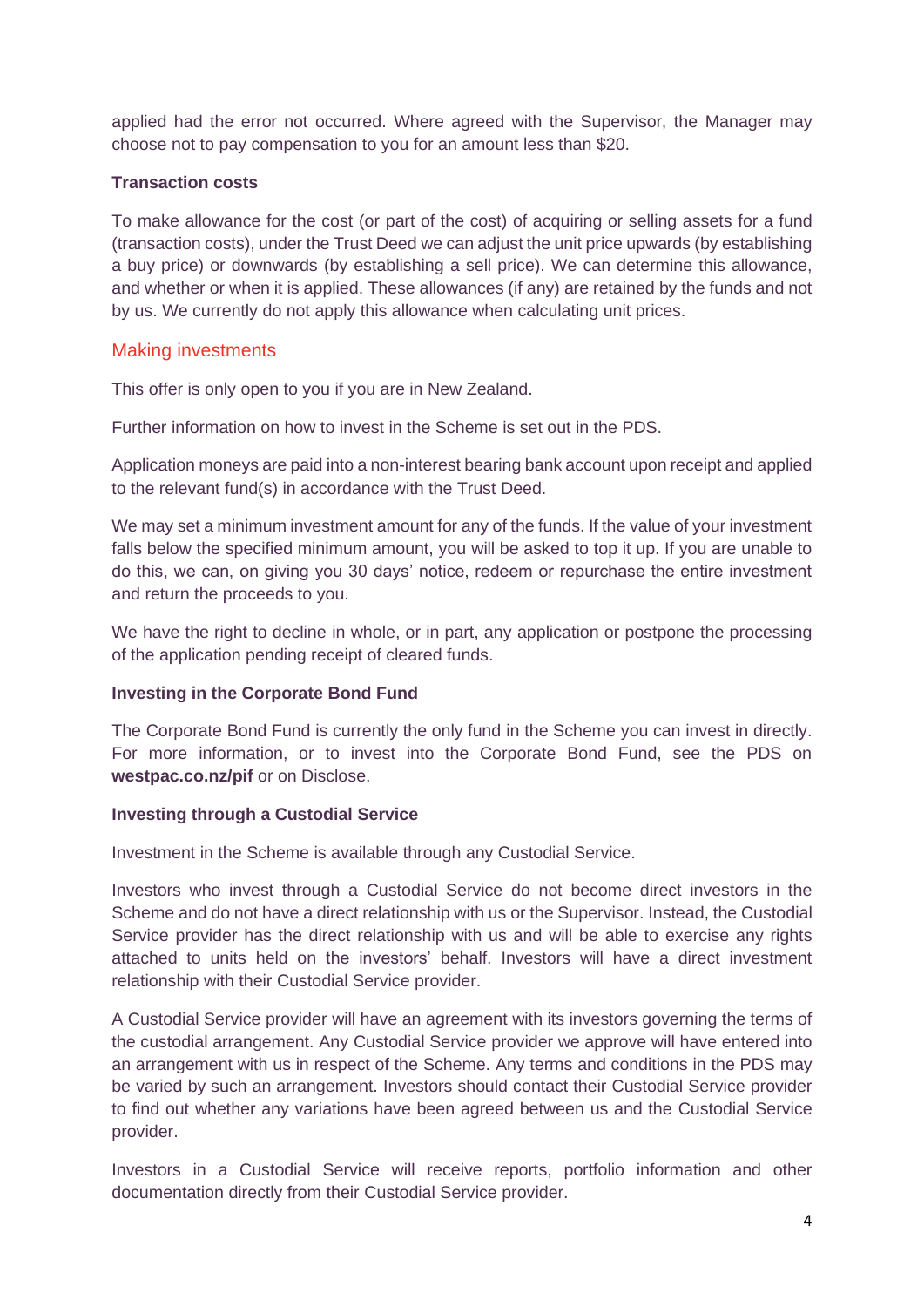#### **Withdrawals**

We generally action all withdrawals by redeeming units. We can also buy your units from you in certain circumstances. This is called a manager repurchase. If we receive a valid withdrawal request in writing before the cut-off time on a business day, and we accept that request, we will generally process it using the unit price applicable to that business day. If the withdrawal request is received on a day that is not a business day or at or after the cut-off time, we will generally process it using the unit price applicable to the next business day.

If we accept a withdrawal request, the withdrawal amount will generally be paid to you within ten business days from the date the fully completed and signed withdrawal request is received by us, or if the fully completed and signed withdrawal request is not received on a business day, within ten business days from the next business day.

Under the Trust Deed, the withdrawal amount must be paid to you within 30 business days from the date the withdrawal request is received by us. In all cases, the time period may be longer if the nature of the assets makes this necessary, in which case there is no prescribed time limit. This is subject to the restrictions below.

#### Restrictions on withdrawals

We are able to suspend or delay payment of withdrawals in certain circumstances set out in the Trust Deed. These circumstances include, for example, where we determine in good faith that it is in the interests of investors affected generally, or, where it is impractical for us to determine the value of a fund or to sell assets.

The maximum suspension period is currently 30 days or such further unlimited period as determined by us with the consent of the Supervisor. We will deem withdrawal requests received during that suspension period to have been received immediately following the expiry of the suspension period.

Without limiting our ability to suspend or delay withdrawals as described above, we may, when processing a large withdrawal request, delay the issue of a unit price for applications and withdrawals from a fund until the assets necessary to cover the withdrawal have been sold.

#### **Distributions**

The Corporate Bond Fund makes regular distributions on a 6-monthly basis, after the end of April and October. No distributions are expected to be made by the other funds. We can alter the distribution periods or make regular distributions from the other funds in the future.

We have the discretion to decide the appropriate level of income (and, if applicable, capital) to be distributed for each distribution period and may decide not to make a distribution. The amount to be distributed in total for a fund is divided by the number of units on issue for that fund on the last day of the distribution period. This will determine the amount to be distributed for each unit that has been issued in that fund. If you have units in that fund, your entitlement will be determined by multiplying the amount to be distributed per unit by the number of units you have in that fund. Each unit in a fund will receive the same distribution for a particular distribution period regardless of when it was issued.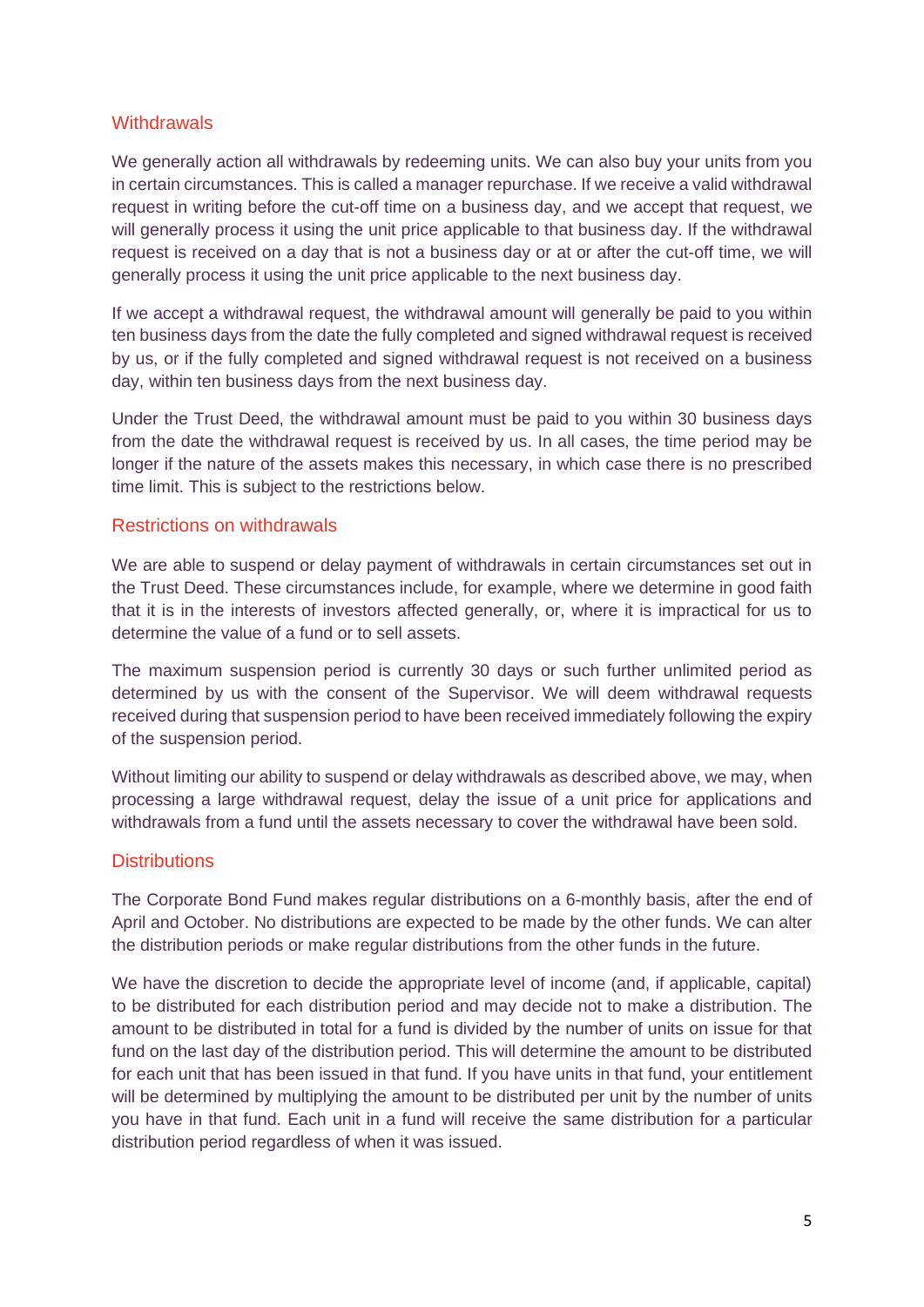Prior to a distribution, any accrued income will be reflected in the unit price of the fund. Therefore, after a distribution has been paid, the unit price will generally fall by the value of the amount to be distributed per unit. If you invest just before a distribution, you may receive some of your investment back as income (and the capital value of your unit will have decreased).

Distributions can be paid to the bank account you have previously nominated, or they can be automatically reinvested. If you choose to reinvest your distribution, we will issue units in your name in the same fund on the date that the distribution takes place. You can opt in or out of the automatic reinvestment option.

Distributions will be paid as soon as reasonably practicable following the end of the distribution period (generally within 4 weeks).

The tax treatment of distributions is set out in section 7.

#### Insolvency/wind-up

We may decide to wind up the Scheme or any fund at any time. If we, the Scheme, or any fund is liquidated or wound up, any creditor's claims will rank ahead of your claims, though your claims will rank equally with other investors in the relevant fund. If BTNZ or a fund become insolvent, you won't be liable to pay money to anyone.

#### Transferring units

You may apply to transfer your units to another person. Transfers must be made in a form approved by us which complies with any applicable laws. A transfer is not effective until registered. We may refuse to register a transfer at our absolute discretion.

Please note that we can't make a transfer:

- If the other person is not allowed to be an investor under the Trust Deed or by law; or
- If the other person has a legal disability (such as bankruptcy or mental incapacity); or
- If registration of the transfer would cause a fund to breach the Portfolio Investment Entity (**PIE**) eligibility requirements; or
- If it would result in the transferee or transferor holding less than the minimum amount.

#### Closure of your investment

In some circumstances we may need to withdraw some or all your units or close your investment in a fund. This may occur where we consider doing so is in the interests of investors in the fund generally, where necessary to preserve the Scheme's eligibility for PIE status, or where your withdrawal request would leave you with less than the minimum holding.

#### Changes to the Scheme

#### **Our ability to make changes**

We and the Supervisor can change any fees within the limits set out in the Trust Deed. We will give you 30 days' notice of any increase in fees (unless the Supervisor agrees another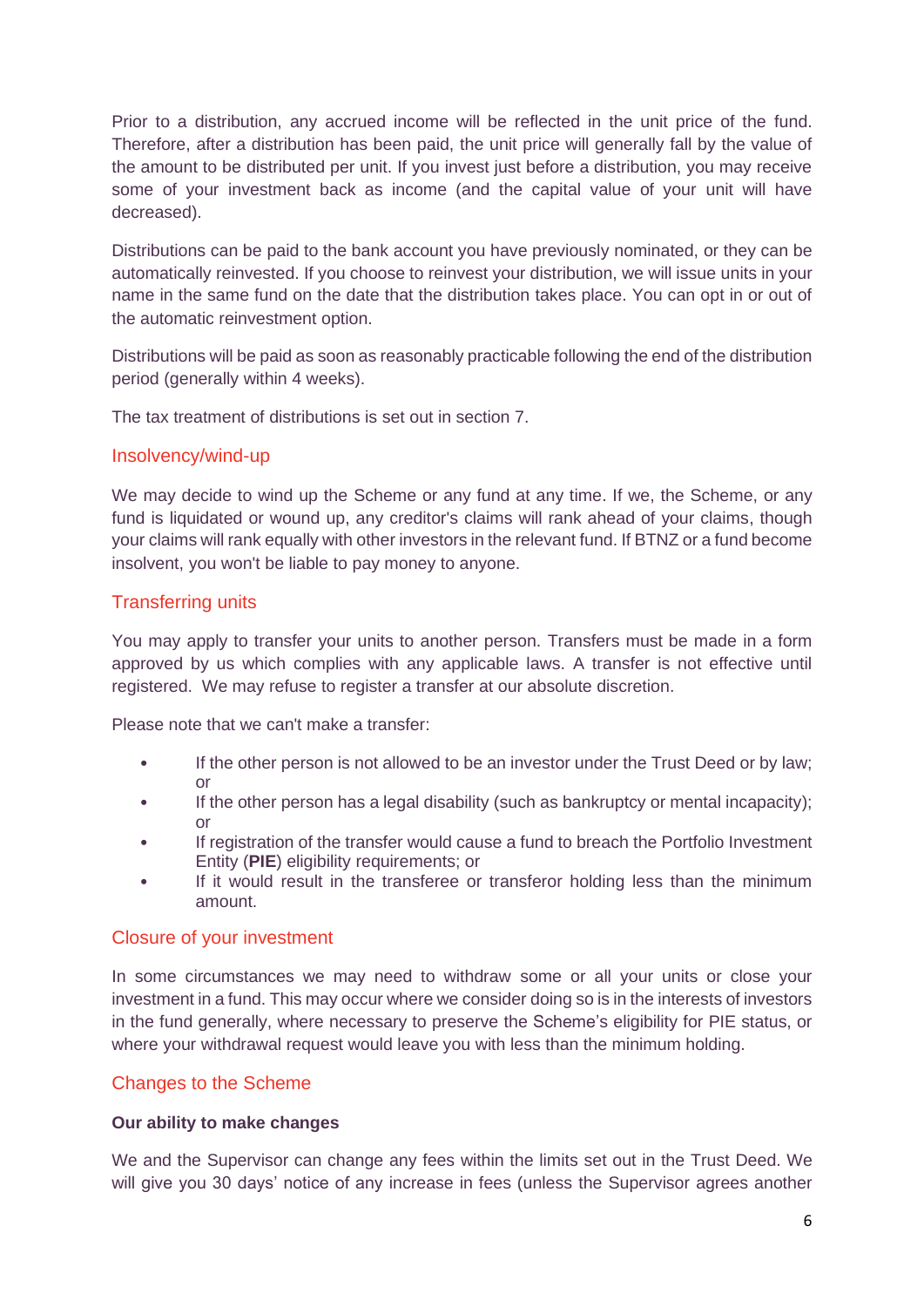period). We may introduce at any time any fees provided for in the Trust Deed that are currently not charged. If we make a change, you (or a fund as the case may be) will need to pay the new fees. We may also alter the minimum investment and withdrawal amounts, or any notice periods, or our policy around buy/sell spreads. We may also adjust the frequency of unit pricing (e.g. to and from daily, weekly, fortnightly or monthly). We can also close or wind up a fund.

#### **Making changes to the Trust Deed and SIPO**

Together with the Supervisor, we may amend the provisions of the Trust Deed. Any such changes must be made in accordance with the Trust Deed. The Supervisor must:

- (a) be satisfied, and must certify, that the amendment does not have a material adverse effect on investors (unless affected investors approve the amendment by special resolution); and
- (b) certify, or obtain a certificate from a solicitor, that the Trust Deed as amended will comply with the content requirements set out in sections 135 to 137 of the FMCA.

We may also amend the SIPO for the Scheme (after giving prior notice to the Supervisor in accordance with the Trust Deed and the FMCA), including changing benchmark asset allocations and ranges, the primary investments or a fund's benchmark index and objectives.

Any material changes to the SIPO will be described in the annual report for the Scheme, and a copy of the new SIPO will be lodged on Disclose within 5 working days after any SIPO amendments are made.

#### Borrowing powers

At our direction, the Supervisor may borrow or make other funding arrangements on behalf of any fund, provided that the total of such liabilities does not exceed 60% of the net fund value of the relevant fund at the date of making such arrangements.

## 2. The Manager and its directors

The Manager of the Scheme is BTNZ.

Details of the directors of BTNZ are available at **companiesoffice.govt.nz/companies**

The directors of BTNZ may change from time to time without notice to you.

The ultimate holding company of BTNZ is Westpac Banking Corporation, ABN 33 007 457 141 (**Westpac Banking Corporation**), an Australian incorporated company. Westpac Banking Corporation is listed on the ASX. BTNZ has been a member of the Westpac Banking Corporation group of companies (**Westpac Group**) since 31 October 2002.

Investments made in the funds do not represent bank deposits with or other liabilities of Westpac Banking Corporation, Westpac New Zealand Limited (**Westpac NZ**) or other members of the Westpac Group. They are subject to investment and other risks, including possible delays in payment of withdrawal amounts in some circumstances, and loss of investment value, including principal invested.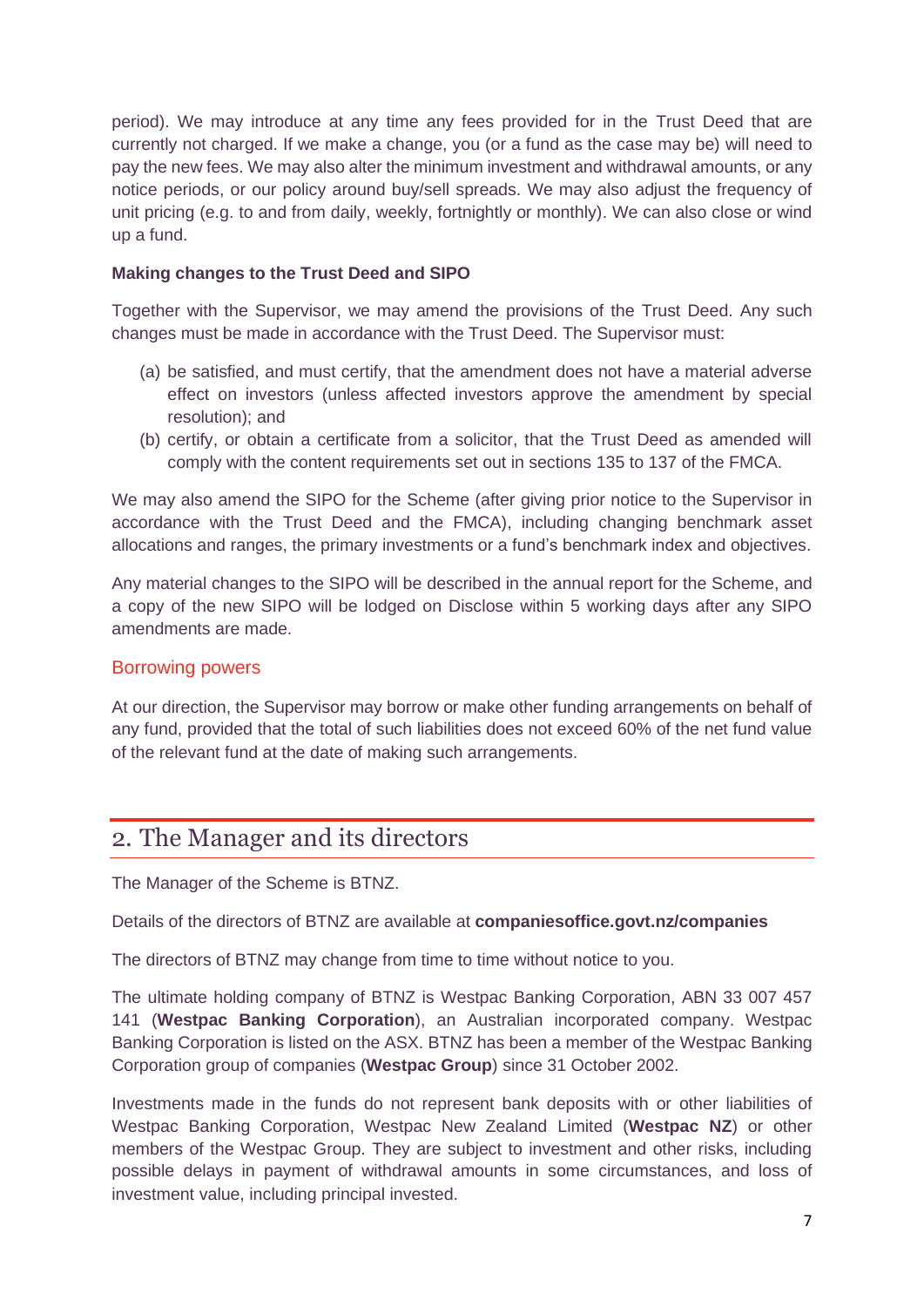#### Key roles within BTNZ

Details of the roles key to the management of BTNZ can be found at **[westpac.co.nz](http://www.westpac.co.nz/)** (by searching for a document titled "Key Roles within BT Funds Management"). The roles and the people holding those roles may change from time to time without notice to you.

## 3. Other parties

#### Administration managers

Trustees Executors Limited and MMC Limited have been appointed to perform certain administrative functions for the Scheme. The administration managers are regularly monitored and reviewed.

#### **Trustees Executors Limited**

Trustees Executors Limited provides registry administration services which include investor maintenance and servicing, transaction processing, making/receiving payments, reconciliations, investor correspondence and reporting.

#### **MMC Limited**

MMC Limited provides fund administration services including calculation of performance, reconciliation of security positions and bank accounts, trade matching and settlement, portfolio valuations, unit pricing and preparation of financial statements.

We may change the administration managers without notice to you. The identity and number of administration managers may vary from time to time.

#### Wholesale funds and underlying investment managers

Each fund in the Scheme invests in one or more wholesale funds, which are also managed by us (**Wholesale Funds**). Underlying investment managers (which may include BTNZ) manage the assets in the Wholesale Funds. This approach provides investment and operational efficiencies and gives us greater control of the overall cost to investors. The underlying investment managers we currently use, and the Wholesale Funds the funds invest in, are shown in the document titled "Other Material Information – Underlying Investment Managers" which is available on **[westpac.co.nz/](http://www.westpac.co.nz/)pif** and on Disclose.

#### **Changes to underlying investment managers**

Underlying investment managers are regularly monitored and reviewed, and may be added or removed without us notifying you. This means the identity and number of underlying investment managers for the funds may vary from time to time.

#### Licensed Supervisor

The Supervisor, The New Zealand Guardian Trust Company Limited, has been granted a licence under the Financial Markets Supervisors Act 2011 to act as a supervisor in respect of debt securities and certain registered schemes.

Further information on the Supervisor's licence is available at the Financial Markets Authority's website **[fma.govt.nz](https://www.fma.govt.nz/)**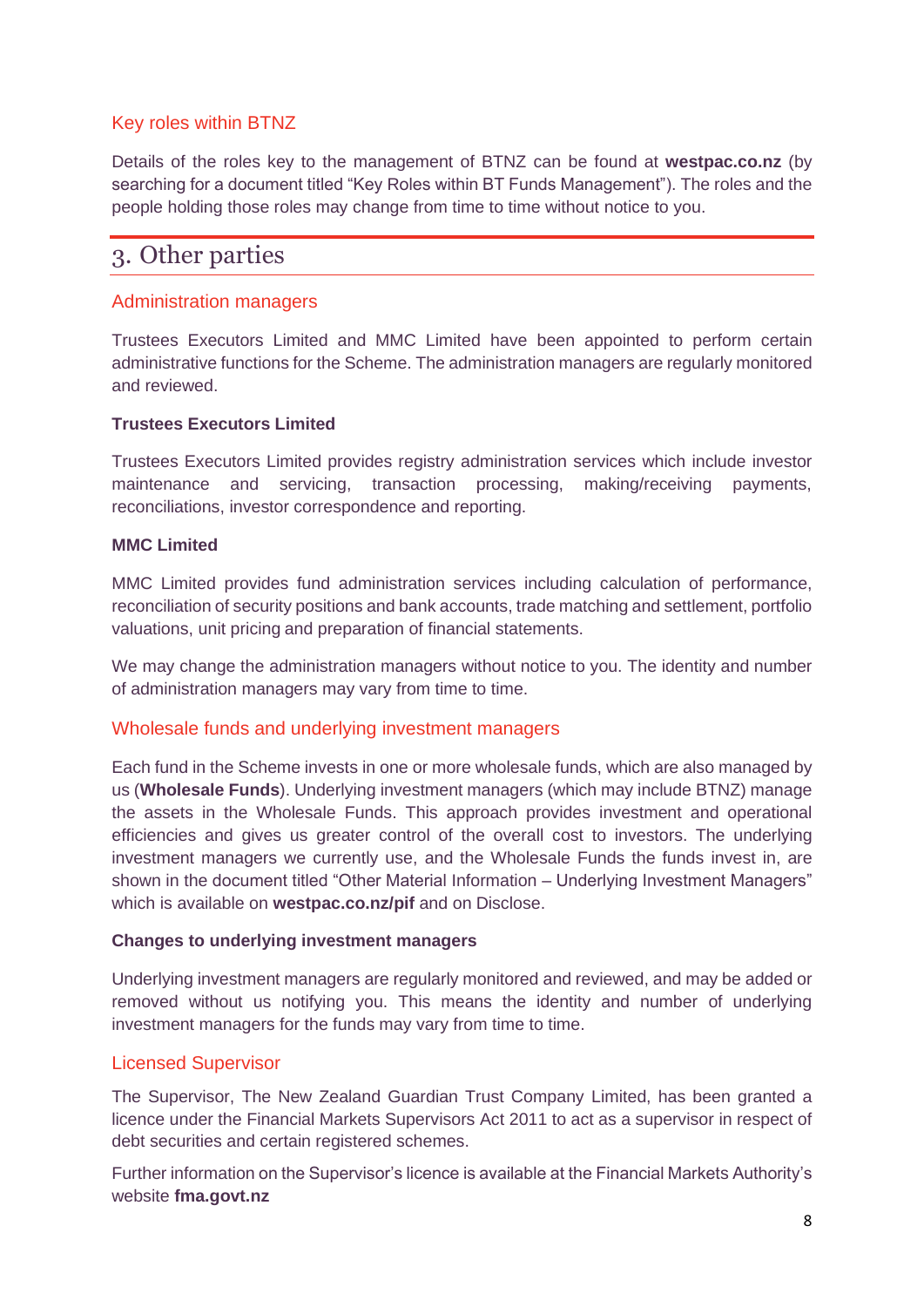#### Registrar and Custodian

BTNZ is the Registrar of the Scheme and an electronic register for the Scheme is kept at our head office in Auckland.

The custodian is The New Zealand Guardian Trust Company Limited. Assets of the funds are registered in the name of the custodian or its nominee company, BTNZ Unit Trust Nominees Limited.

#### Supervisor and Manager indemnity

Subject to the limits on permitted indemnities under the FMCA, the Supervisor and the Manager are entitled to be indemnified out of the assets of the Scheme for any liability incurred in performing or exercising any of their powers or duties in relation to the Scheme to the maximum extent permitted by law. This indemnity does not extend to liabilities arising:

(a) from a breach of trust; or

(b) where the Supervisor or the Manager (as applicable) fails to show the degree of care and diligence required having regard to its powers, authorities and discretions under the Trust Deed.

You indemnify the Supervisor and us for tax paid on income attributed to you by a fund. This indemnity only applies if your interest in a fund is not sufficient to meet any tax liability on income attributed to you.

Further information in relation to the Supervisor's and our responsibilities and indemnities is set out in the Trust Deed.

#### Management Agreement

A Management Agreement between us and the Supervisor dated 2 May 2016 (as amended from time to time) sets out the arrangements between us and the Supervisor in relation to certain operational matters relating to the Scheme. The Management Agreement specifies the reports and information to be provided by us to the Supervisor and the requirements for operating the funds' bank accounts and record keeping.

Nothing in the Management Agreement limits or alters the powers of the Supervisor or our duties under the Trust Deed and applicable law.

## 4. Further information on fees

#### **Management fees**

We are responsible for the management of the Scheme, its funds and their investments and we are paid a management fee, which is limited by the Trust Deed.

Under the Trust Deed, the maximum aggregate annual management fee we may receive from a fund is 2.5% per annum of the value of the assets of the relevant fund.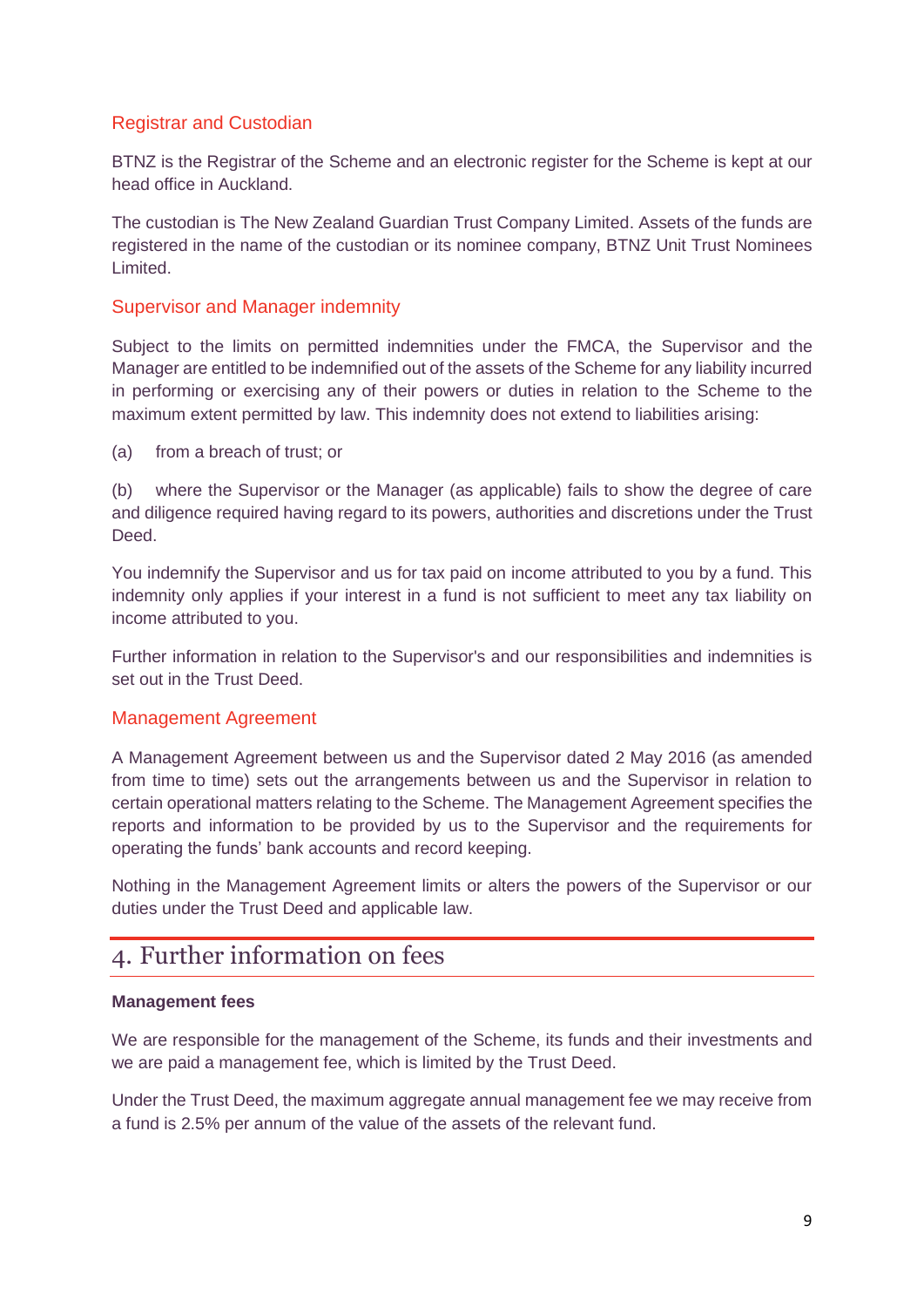#### **Supervisor's fee**

The Supervisor charges an annual fee in respect of its services performed for the Scheme. Under the Trust Deed, the maximum level of this fee is 0.10% per annum of the value of the assets of the relevant fund.

#### **Expenses**

We and the Supervisor are entitled to be reimbursed from a fund for certain expenses (inclusive of GST, if applicable) incurred in carrying out our duties in relation to the Scheme, including expenses relating to services provided by an administration manager.

#### **Underlying fund fees**

The funds that BTNZ chooses to invest in (including Wholesale Funds) may charge management fees. Under our current policy, when we choose to invest in a Wholesale Fund, the Wholesale Fund will not charge management fees or application fees. In addition, we currently pay from our management fee all the fees charged by any underlying investment managers who manage the assets in the Wholesale Funds, so those fees will not affect the amount of your returns. See section 5 for more information.

The Wholesale Funds incur trading expenses (meaning the actual costs of buying and selling investments, such as brokerage fees, spreads and any other out-of-pocket transaction costs which are repaid to custodians). These trading expenses are additional to the management fee. They affect the value of the Wholesale Funds and consequently have an impact on the returns of the funds.

#### **Basis for estimates of fund charges in PDS**

The annual fund charges shown in the PDS include the actual management fee for each fund and estimates of the expenses for each fund, as well as estimates (weighted according to each fund's benchmark asset allocations) of the other fees and expenses expected to be charged by underlying funds (including any performance fees). Those estimates, made as at the date of the PDS, are based on:

- historic data of actual fees and expenses of the underlying funds, or
- where no historic data is available, the expected levels of fees and expenses of similar underlying funds, and
- in the case of performance fees, the performance fee that would apply if the performance threshold of the relevant underlying fund was met.

When we make estimates using historic data, we assume that ongoing charges will be at levels equivalent to the charges contained in the historic data.

Actual fund charges will vary from these estimates including where such charges depend on the performance of the underlying funds and their investment managers.

#### **Administration fee**

We do not currently charge an annual administration fee, but we may do so in future subject to any limits imposed by the Trust Deed.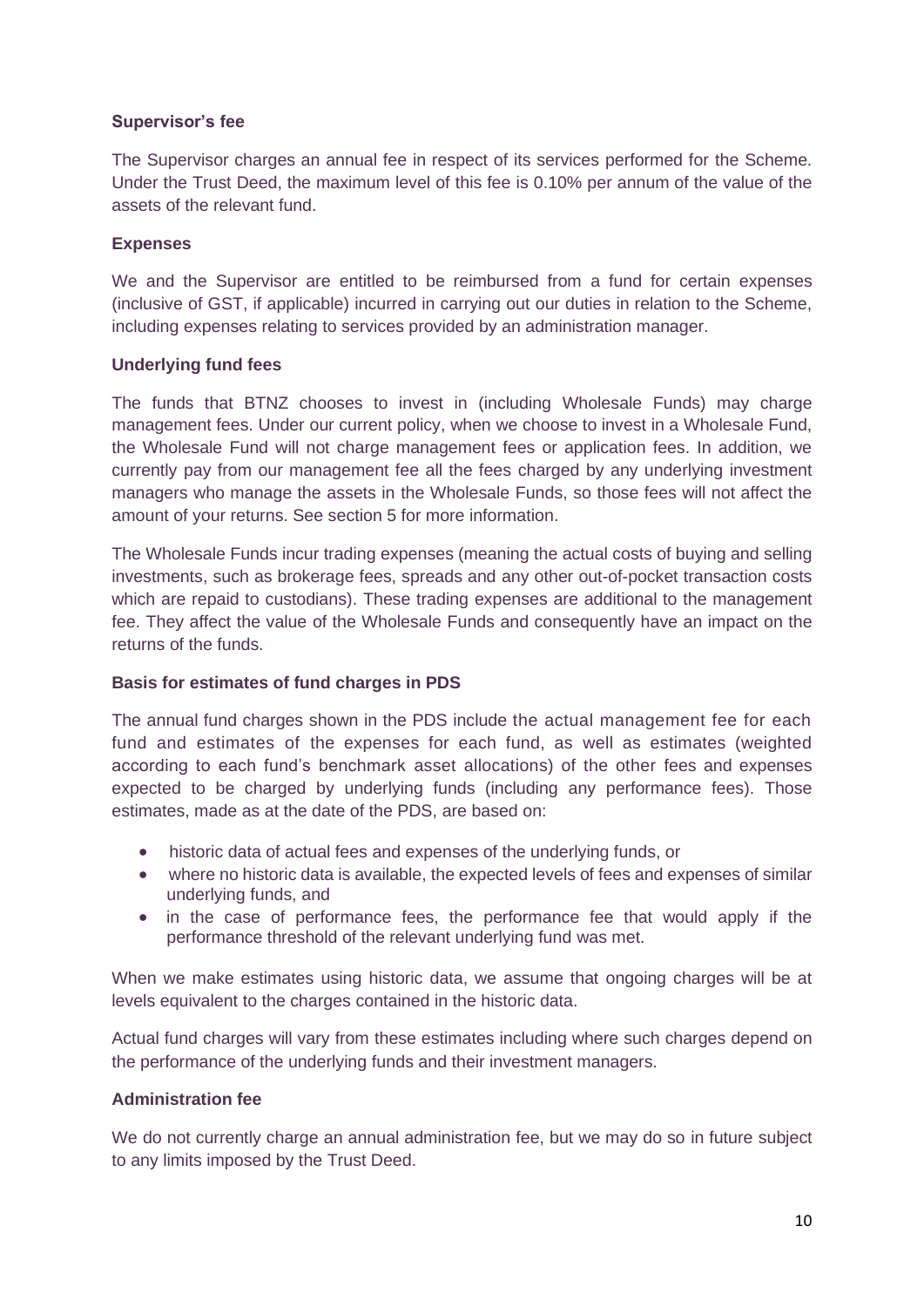#### **Variation to fees**

We may vary the fees from time to time, and introduce new fees not currently charged, as permitted by the Trust Deed.

#### **GST**

Goods and Services Tax (**GST**) is not included in any of the fees stated within the PDS. GST will be added to any fees where applicable.

## 5. Westpac and its related parties – disclosure of interests

We may use related parties to provide services in respect of the Scheme as summarised below.

Westpac NZ and Westpac Banking Corporation are related parties of BTNZ. Westpac NZ and Westpac Banking Corporation provide banking services to the funds and receive commercial benefits from this arrangement. Westpac NZ also receives a fee from BTNZ for providing support services and distributing the funds.

We or our directors (or associated persons of us) may invest in the funds.

The funds invest in Wholesale Funds. Our current policy is that the Wholesale Fund will not charge:

(a) application fees (if any); or

(b) management fees (or that if management fees are charged, they are rebated in full to the investing fund).

More information on the Wholesale Funds and underlying investment managers can be found in the document titled "Other Material Information – Underlying Investment Managers" which is available at **[westpac.co.nz/](http://www.westpac.co.nz/)pif** and on Disclose.

If the Supervisor (or a related company of the Supervisor) is also the supervisor of a Wholesale Fund, then it will either not charge any fee for that Wholesale Fund to the investing fund or refund any fee so charged.

The Wholesale Funds may also charge other fees and incur expenses. Any such fees and expenses paid will affect the value of the Wholesale Funds and consequently affect returns.

#### Conflicts of interest policy

Because we are a member of the Westpac Group and have directors who are senior executives with the Westpac Group, an inherent conflict of interest arises.

#### **How conflict would/could materially influence the funds**

We may have an incentive to influence underlying investment managers to invest in securities (including investment funds) issued by us or others within the Westpac Group ahead of other investments.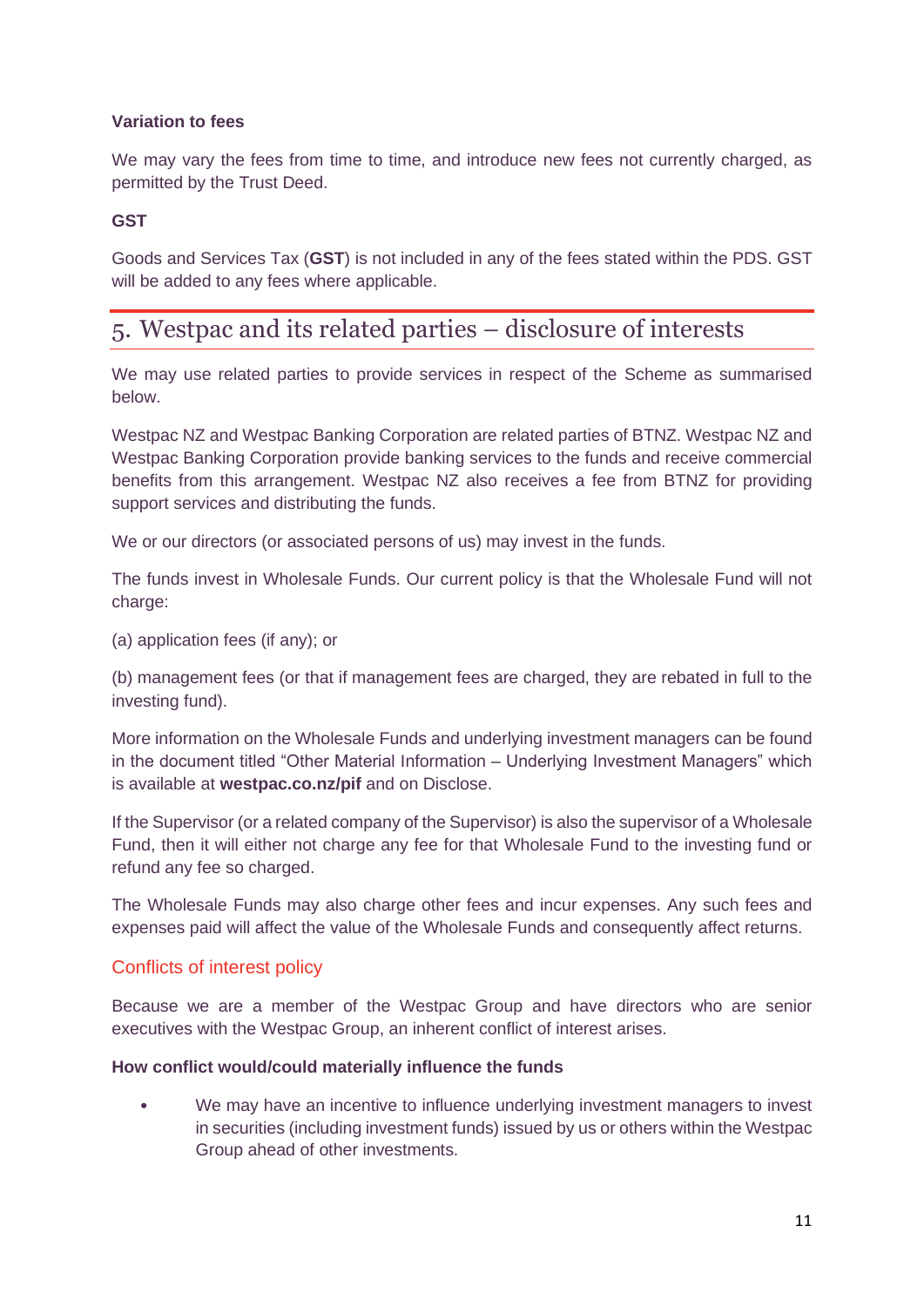- We or a Westpac Group entity may have an incentive to invest in investment funds managed by us or that entity (or otherwise within the Westpac Group) ahead of investment funds managed by third party investment managers.
- We may have an incentive to utilise other members of the Westpac Group for the supply of services and as counterparties for banking products and derivatives trades, ahead of third parties.

#### **Steps taken to manage conflicts of interest**

The FMCA imposes statutory controls on conflicts of interest:

- We must, in exercising any power, or performing any duties, exercise the care, diligence and skill that a prudent person engaged in that profession would exercise in those circumstances; act honestly and in good faith in acting as manager; act in the best interests of investors; and treat investors equitably.
- Where we contract out our functions to external parties, we must seek to ensure the persons to whom we contract those functions perform them to the above standards as if we were performing them ourselves. We must also monitor the performance of those functions.
- Where a related party transaction provides a related party benefit as prescribed by the FMCA, we must notify the Supervisor and provide any certifications required by the FMCA.

#### **Westpac NZ Conflicts of Interest Policy and Conflicts of Interest Guidelines**

We have built relevant statutory controls into our internal compliance processes and procedures. As part of the Westpac Group, we also comply with the Westpac NZ Conflicts of Interest Policy (**Policy**) and the Westpac NZ Conflicts of Interest Guidelines (**Guidelines**). The Westpac Group is committed to identifying, declaring and managing conflicts of interest.

The Policy sets out what a conflict of interest is and provides a framework for how to identify, declare and manage it.

The Guidelines provide that the process for managing a conflict of interest is to identify, declare, manage and monitor.

Any conflict of interest is recorded in the relevant business unit's conflicts of interest register. Conflicts of interest are a standing item on the agenda for the BTNZ Investment Committee (or any similar committee that may replace it) operated by BTNZ management. Further information on the BTNZ Investment Committee can be found in the SIPO on Disclose.

Westpac NZ has a separate policy and guidelines covering gifts and hospitality.

#### 6. Risks

**Main risks of investing:** The main risk is **investment risk** – the risk of negative or lower than expected returns on your investment. All investments have investment risk. If market conditions are volatile or you invest for a short time, it is reasonably foreseeable that your overall returns from a fund or funds may be less than you expect or may be negative for a period of time. This may also be the case if you withdraw your investment during periods of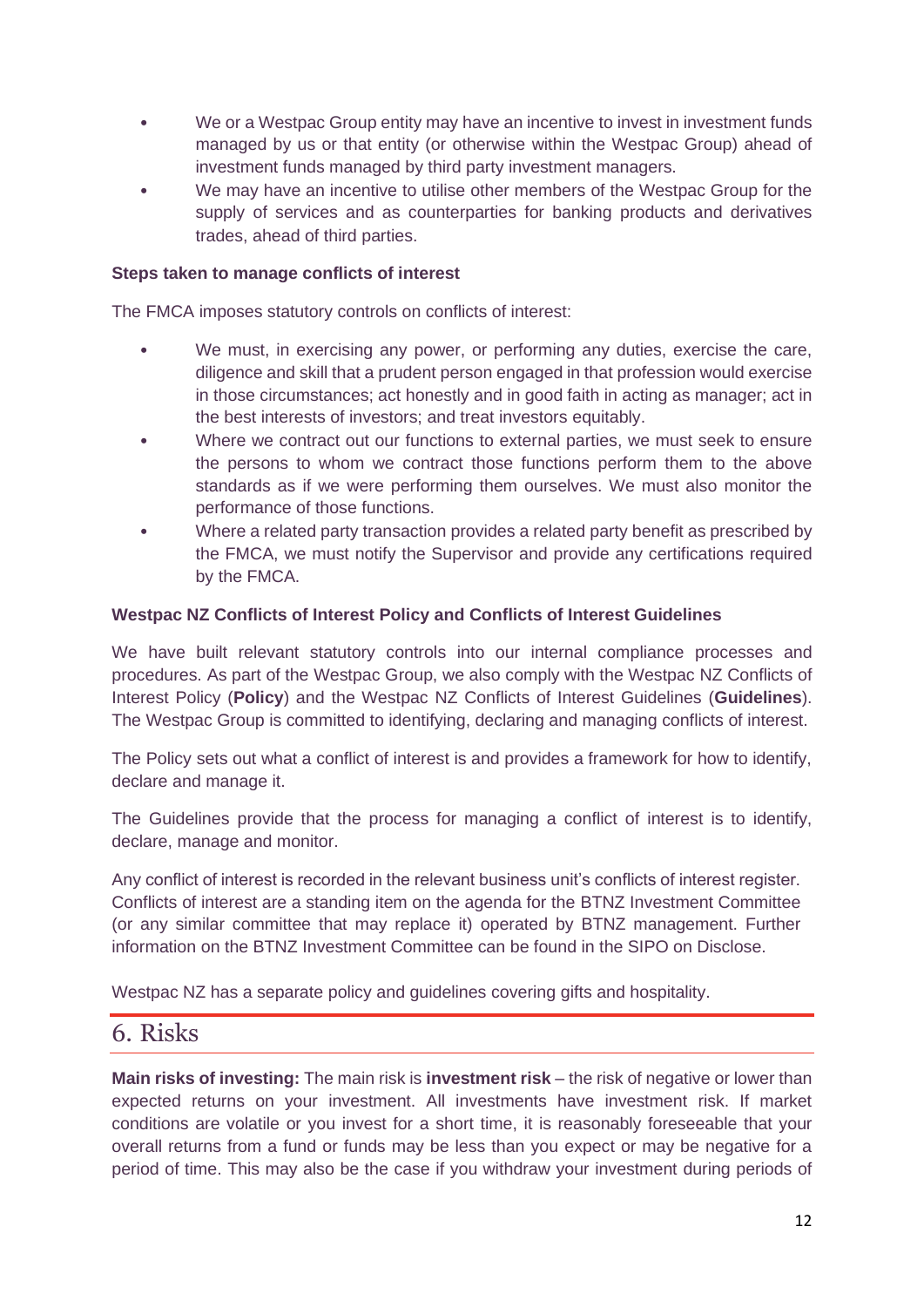higher volatility. If returns are less than charges paid and you withdraw your money at this time, it is possible that you could receive back less money than you put in.

We have identified the following principal risks that may produce this result and we also describe below how we seek to manage these risks (where possible). It is important to note that risks can only be managed to a certain extent.

| <b>Type of Risk</b>   | <b>Description</b>                                                                                                                                                                                                                                                                                                                                                                                                                           | <b>Affected Funds</b>                                                                                                                                                                                                        | <b>Risk Management</b>                                                                                                                                                |
|-----------------------|----------------------------------------------------------------------------------------------------------------------------------------------------------------------------------------------------------------------------------------------------------------------------------------------------------------------------------------------------------------------------------------------------------------------------------------------|------------------------------------------------------------------------------------------------------------------------------------------------------------------------------------------------------------------------------|-----------------------------------------------------------------------------------------------------------------------------------------------------------------------|
| Market risk           | Many factors affect market<br>performance generally and,<br>therefore, the value of assets in<br>which the funds invest. These<br>can include the state of the<br>economy (both domestic and<br>overseas); the performance of<br>individual entities; tax laws and<br>other regulatory conditions;<br>market sentiment; political<br>events; and broader occurrences<br>like changes in technology,<br>pandemics or environmental<br>events. | All funds                                                                                                                                                                                                                    | We seek to reduce<br>market risk to some<br>extent by diversifying<br>across investment<br>sectors, countries,<br>investment managers<br>and/or investment<br>styles. |
| Inflation risk        | If your investment is held in cash<br>or fixed interest assets, there is a<br>risk that the value of your<br>investment may not keep pace<br>with inflation. This could mean<br>that even though the investment<br>may be growing in value, it may<br>not give you the same buying<br>power in the future as you would<br>expect in today's money.                                                                                           | <b>Enhanced Cash</b><br>Fund<br><b>Corporate Bond</b><br>Fund<br>International<br><b>Diversified Bond</b><br>Fund                                                                                                            |                                                                                                                                                                       |
| Interest rate<br>risk | Changes in interest rates<br>(whether in New Zealand or<br>internationally) can have a<br>negative impact directly or<br>indirectly on your investment<br>value or returns. For example, an<br>increase in interest rates will<br>negatively impact the value of<br>fixed interest assets.                                                                                                                                                   | <b>More Affected</b><br><b>Enhanced Cash</b><br>Fund<br><b>Corporate Bond</b><br>Fund<br>International<br><b>Diversified Bond</b><br>Fund<br><b>Less Affected</b><br>Australasian<br><b>Diversified</b><br><b>Share Fund</b> |                                                                                                                                                                       |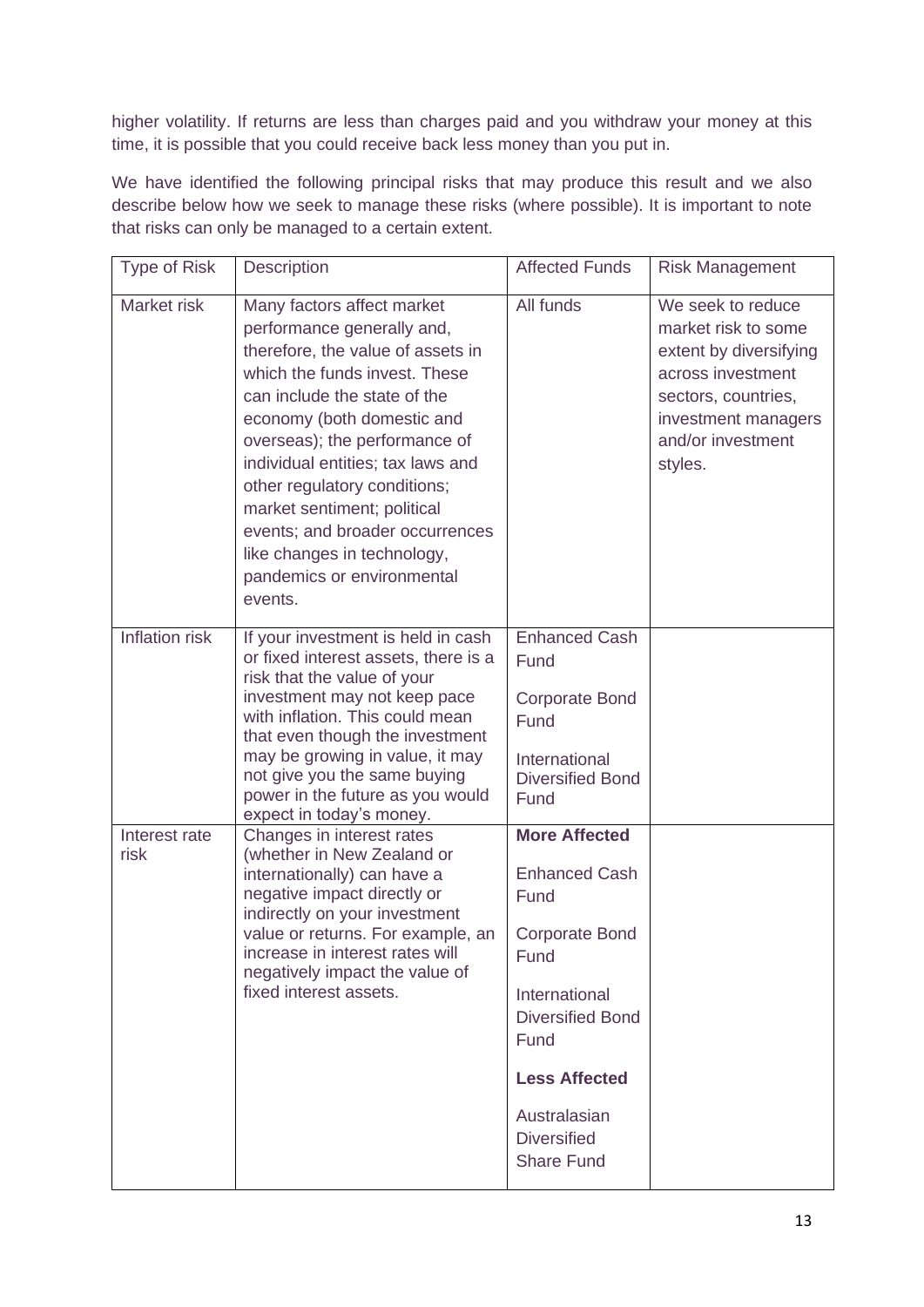|                      |                                                                   | International                 |                                               |
|----------------------|-------------------------------------------------------------------|-------------------------------|-----------------------------------------------|
|                      |                                                                   | <b>Diversified</b>            |                                               |
|                      |                                                                   | <b>Share Fund</b>             |                                               |
|                      |                                                                   |                               |                                               |
|                      |                                                                   | <b>Property Fund</b>          |                                               |
| Asset class          | Generally speaking, growth                                        | <b>More affected</b>          |                                               |
| risk                 | assets (such as equities and                                      |                               |                                               |
|                      | listed property) are more volatile                                | Australasian                  |                                               |
|                      | than income assets (such as                                       | <b>Diversified</b>            |                                               |
|                      | cash and fixed interest) and are                                  | <b>Share Fund</b>             |                                               |
|                      | more likely to give rise to<br>negative returns in the short term | International                 |                                               |
|                      |                                                                   | <b>Diversified</b>            |                                               |
|                      |                                                                   | <b>Share Fund</b>             |                                               |
|                      |                                                                   |                               |                                               |
|                      |                                                                   | <b>Property Fund</b>          |                                               |
|                      |                                                                   | <b>Less affected</b>          |                                               |
|                      |                                                                   | <b>Enhanced Cash</b>          |                                               |
|                      |                                                                   | Fund                          |                                               |
|                      |                                                                   | <b>Corporate Bond</b><br>Fund |                                               |
|                      |                                                                   |                               |                                               |
|                      |                                                                   | International                 |                                               |
|                      |                                                                   | <b>Diversified Bond</b>       |                                               |
|                      |                                                                   | Fund                          |                                               |
| <b>Currency risk</b> | If a fund invests in international                                | <b>More Affected</b>          | Currency hedging is                           |
|                      | markets, currency movements<br>may have an adverse effect on      | International                 | used to reduce,                               |
|                      | the value of those international                                  | <b>Diversified</b>            | eliminate or alter the                        |
|                      | investments.                                                      | <b>Share Fund</b>             | effects of foreign                            |
|                      |                                                                   |                               | exchange movements                            |
|                      |                                                                   | <b>Less Affected</b>          | on assets not held in<br>New Zealand dollars. |
|                      |                                                                   | <b>Enhanced Cash</b>          | The extent to which                           |
|                      |                                                                   | Fund                          | we manage currency                            |
|                      |                                                                   |                               | exposures for each                            |
|                      |                                                                   | <b>Corporate Bond</b>         | fund is set out in the                        |
|                      |                                                                   | Fund                          | SIPO which can be                             |
|                      |                                                                   | Australasian                  | found on Disclose.                            |
|                      |                                                                   | <b>Diversified</b>            |                                               |
|                      |                                                                   | <b>Share Fund</b>             |                                               |
|                      |                                                                   |                               |                                               |
|                      |                                                                   | International                 |                                               |
|                      |                                                                   | <b>Diversified Bond</b>       |                                               |
|                      |                                                                   | Fund                          |                                               |
|                      |                                                                   | <b>Property Fund</b>          |                                               |
|                      |                                                                   |                               |                                               |
|                      |                                                                   |                               |                                               |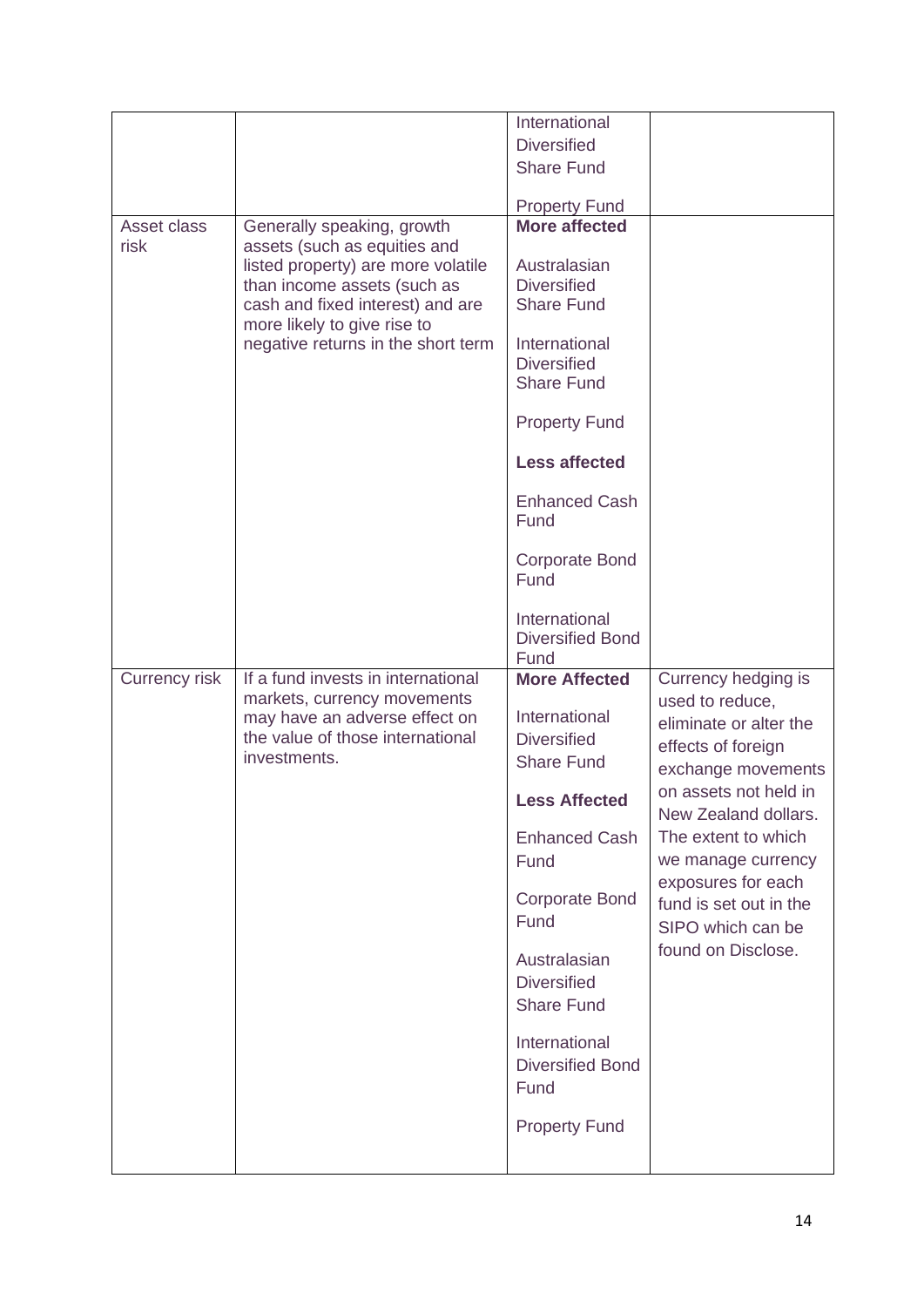| Investment   | Investment decisions are made  | All funds | To seek to manage      |
|--------------|--------------------------------|-----------|------------------------|
| manager risk | by the underlying investment   |           | this risk, where we    |
|              | managers who manage the        |           | delegate to external   |
|              | assets in the Wholesale Funds. |           | underlying investment  |
|              | These decisions will affect    |           | managers:              |
|              | returns as the outcomes of     |           |                        |
|              | investment decisions cannot be |           | (a) we select          |
|              | predicted with certainty and   |           | underlying investment  |
|              | results will vary.             |           | managers using a       |
|              |                                |           | multi-faceted          |
|              |                                |           | decision-making        |
|              |                                |           | process incorporating  |
|              |                                |           | an assessment of       |
|              |                                |           | both qualitative       |
|              |                                |           | factors (business,     |
|              |                                |           | team and culture,      |
|              |                                |           | investment             |
|              |                                |           | philosophy, style,     |
|              |                                |           | process and risk       |
|              |                                |           | management) and        |
|              |                                |           | quantitative factors   |
|              |                                |           | (portfolio             |
|              |                                |           | characteristics,       |
|              |                                |           | performance and risk   |
|              |                                |           | outcomes); and         |
|              |                                |           | (b) we regularly       |
|              |                                |           | monitor the            |
|              |                                |           | underlying investment  |
|              |                                |           | managers. This         |
|              |                                |           | involves monitoring    |
|              |                                |           | the investment         |
|              |                                |           | managers' return and   |
|              |                                |           | risk outcomes, as well |
|              |                                |           | as their portfolio     |
|              |                                |           | implementation and     |
|              |                                |           | investment expertise,  |
|              |                                |           | to ensure they are     |
|              |                                |           | consistent with their  |
|              |                                |           | stated investment      |
|              |                                |           | process and            |
|              |                                |           | performance            |
|              |                                |           | objectives.            |
|              |                                |           |                        |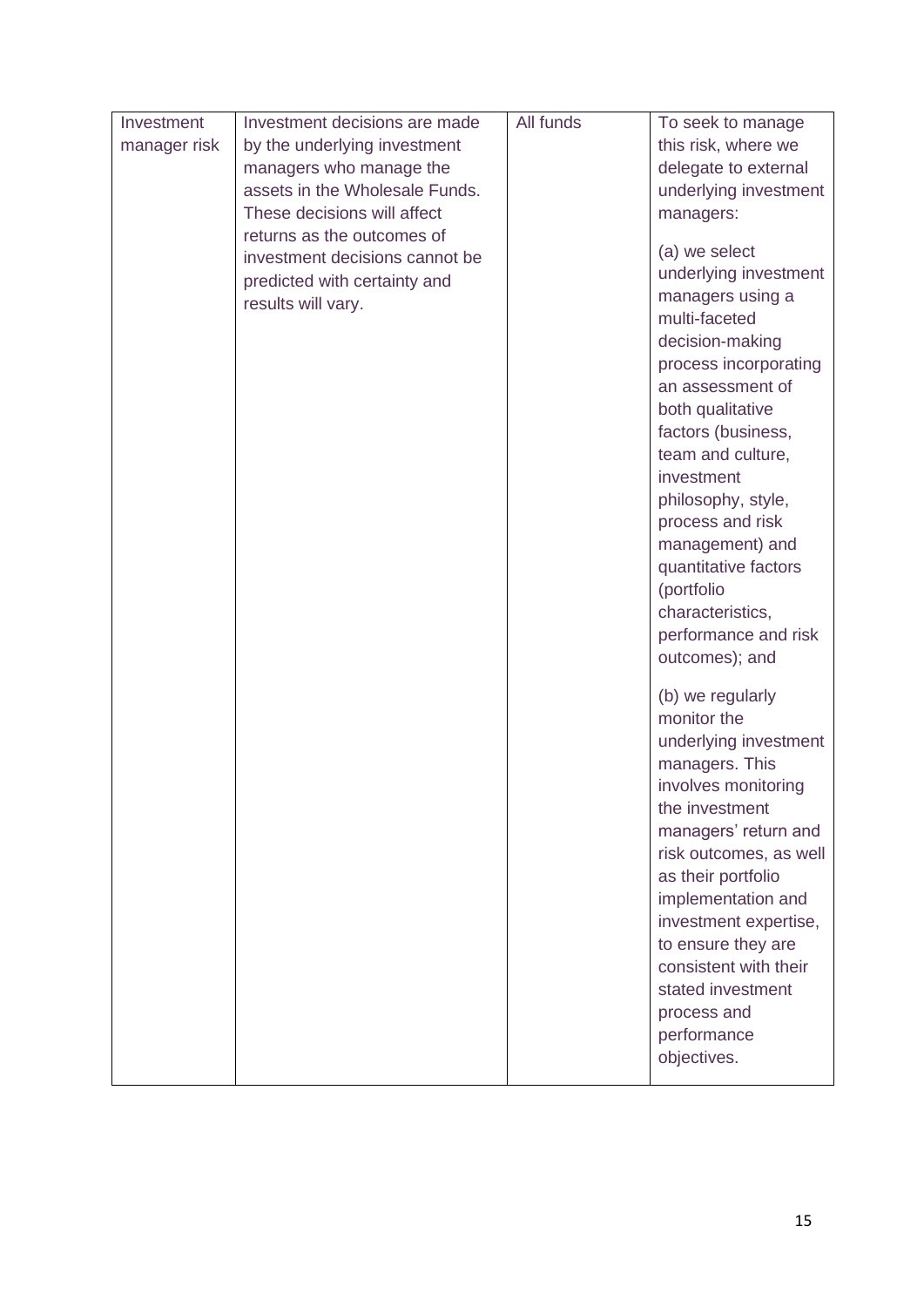| Credit risk                | If a fund invests in fixed interest<br>assets, money market securities,<br>mortgages or derivatives, there is<br>always a risk a borrower's or<br>other counterparty's<br>creditworthiness may decline or<br>that they may default on the<br>required payments (which can<br>reduce returns or mean that not<br>all of the amount invested is<br>recovered).                                                                                                                                                                                                                                                                                                                                                                                                                                                                                                                                                                                                                                                                                                                                                                                                    | <b>Enhanced Cash</b><br>Fund<br><b>Corporate Bond</b><br>Fund<br>International<br><b>Diversified Bond</b><br>Fund                                                                                                                                                                                                | Where appropriate,<br>the investment<br>strategy seeks to<br>incorporate an<br>assessment of<br>creditworthiness and<br>appropriate<br>diversification to<br>reduce credit risk. |
|----------------------------|-----------------------------------------------------------------------------------------------------------------------------------------------------------------------------------------------------------------------------------------------------------------------------------------------------------------------------------------------------------------------------------------------------------------------------------------------------------------------------------------------------------------------------------------------------------------------------------------------------------------------------------------------------------------------------------------------------------------------------------------------------------------------------------------------------------------------------------------------------------------------------------------------------------------------------------------------------------------------------------------------------------------------------------------------------------------------------------------------------------------------------------------------------------------|------------------------------------------------------------------------------------------------------------------------------------------------------------------------------------------------------------------------------------------------------------------------------------------------------------------|----------------------------------------------------------------------------------------------------------------------------------------------------------------------------------|
| <b>Derivatives</b><br>risk | Derivatives are financial contracts<br>whose value depends on (or<br>'derives' from) the value of<br>underlying assets such as<br>equities, fixed interest,<br>commodities, currency, or cash.<br>They provide exposure to an<br>underlying asset without the need<br>to buy or sell that asset. They<br>may be used by the funds as an<br>alternative to investing in a<br>physical asset or as a risk<br>management tool. Derivatives<br>may not perform in line with<br>expectations, resulting in<br>unexpected gains or losses and<br>increased volatility.<br>Certain Wholesale Funds in<br>which the funds invest may use<br>derivatives more extensively than<br>the funds themselves. Although<br>the use of derivatives may create<br>leverage in the funds, it is our<br>policy not to invest directly in<br>derivatives to gear the funds (that<br>is, to obtain greater exposure to<br>markets than the net asset value<br>of a fund). If for any reason<br>(including market movements or<br>cash flows) a fund becomes<br>geared through its direct<br>investments, we will realign the<br>fund as soon as practicable to<br>remove any gearing. | <b>More Affected</b><br><b>Enhanced Cash</b><br>Fund<br><b>Corporate Bond</b><br>Fund<br>International<br><b>Diversified Bond</b><br>Fund<br>Australasian<br><b>Diversified</b><br><b>Share Fund</b><br>International<br><b>Diversified</b><br><b>Share Fund</b><br><b>Less Affected</b><br><b>Property Fund</b> | To manage this risk,<br>we operate within<br>guidelines concerning<br>the use of derivatives<br>in the funds. For more<br>details, see the SIPO<br>on Disclose.                  |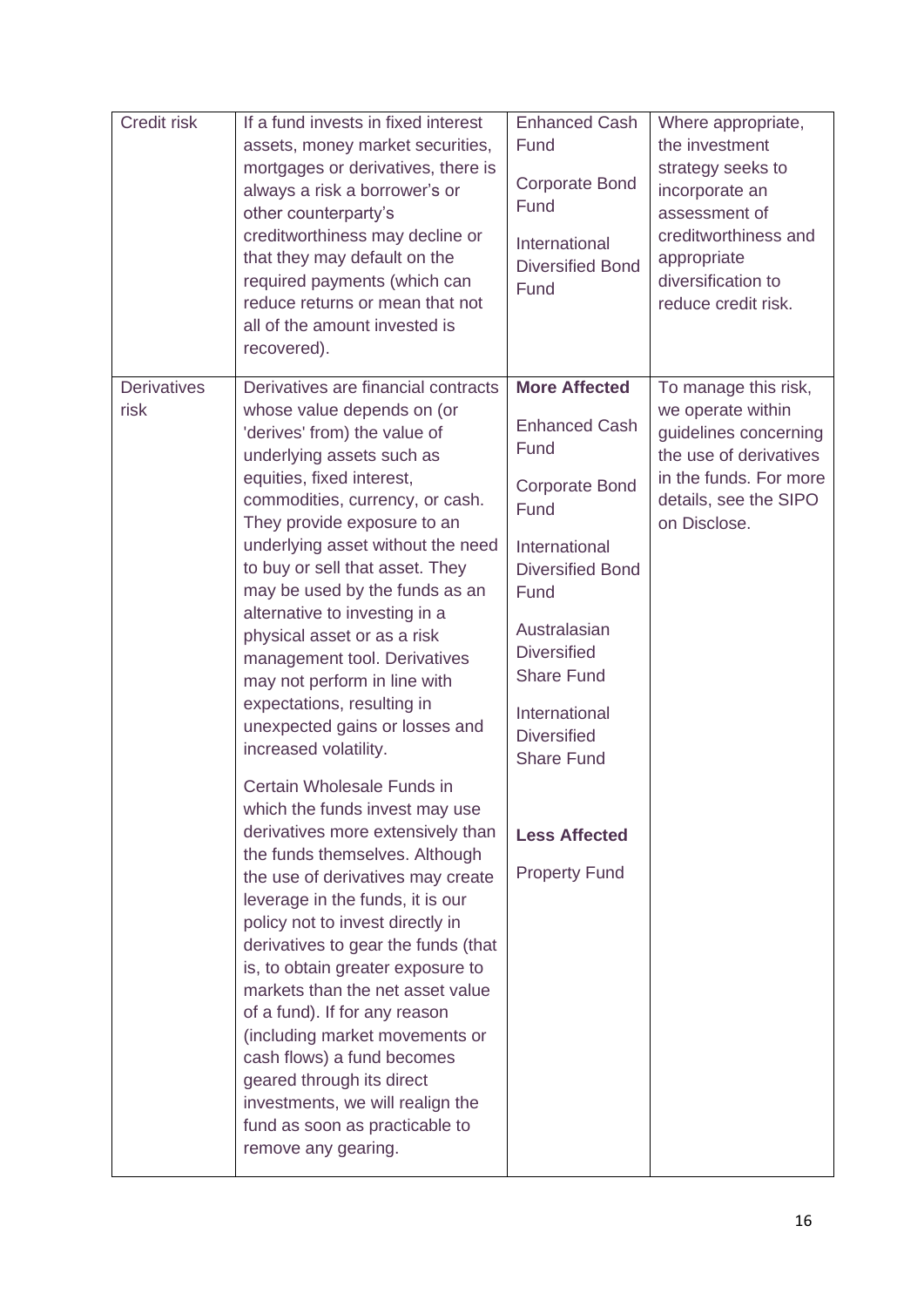| Liquidity risk        | The Scheme or a fund may be<br>limited in its ability to meet your<br>withdrawal if it cannot sell or<br>accurately value assets and we<br>may suspend or restrict<br>withdrawals in certain<br>circumstances.<br>This may occur because some<br>assets are less liquid than others,<br>which means it's harder to sell<br>the assets within a timely period<br>or on a "for value" basis. This<br>may also impact on the price of<br>an asset. In some cases, assets<br>may not be so easily converted<br>into cash for various reasons<br>such as a lack of demand for the<br>asset, disruptions in the market<br>or large withdrawals. | <b>More Affected</b><br><b>Corporate Bond</b><br>Fund<br>International<br><b>Diversified Bond</b><br>Fund<br><b>Less Affected</b><br><b>Enhanced Cash</b><br>Fund<br>Australasian<br><b>Diversified</b><br><b>Share Fund</b><br>International<br><b>Diversified</b><br><b>Share Fund</b><br><b>Property Fund</b> | We seek to manage<br>liquidity risk by<br>investing primarily in<br>liquid markets and<br>securities. We<br>monitor each fund's<br>liquidity levels in<br>order to meet any<br>liabilities and<br>withdrawals during<br>normal market<br>conditions. For more<br>details, see the SIPO<br>on Disclose. |
|-----------------------|-------------------------------------------------------------------------------------------------------------------------------------------------------------------------------------------------------------------------------------------------------------------------------------------------------------------------------------------------------------------------------------------------------------------------------------------------------------------------------------------------------------------------------------------------------------------------------------------------------------------------------------------|------------------------------------------------------------------------------------------------------------------------------------------------------------------------------------------------------------------------------------------------------------------------------------------------------------------|--------------------------------------------------------------------------------------------------------------------------------------------------------------------------------------------------------------------------------------------------------------------------------------------------------|
| Concentration<br>risk | A fund's investments may be<br>concentrated in particular assets,<br>types of assets, investment<br>vehicles, geographical areas or<br>industries. In that case, the poor<br>performance of a single<br>investment or group of<br>investments can significantly<br>impact your returns and increase<br>volatility.                                                                                                                                                                                                                                                                                                                        | <b>More Affected</b><br><b>Enhanced Cash</b><br>Fund<br><b>Corporate Bond</b><br>Fund<br>Australasian<br><b>Diversified</b><br><b>Share Fund</b><br><b>Property Fund</b><br><b>Less Affected</b><br>International<br><b>Diversified Bond</b><br>Fund<br>International<br><b>Diversified</b><br><b>Share Fund</b> | The funds and<br><b>Wholesale Funds</b><br>may adopt<br>concentration limits to<br>manage this risk.                                                                                                                                                                                                   |

Additional risks which may be relevant at different times include: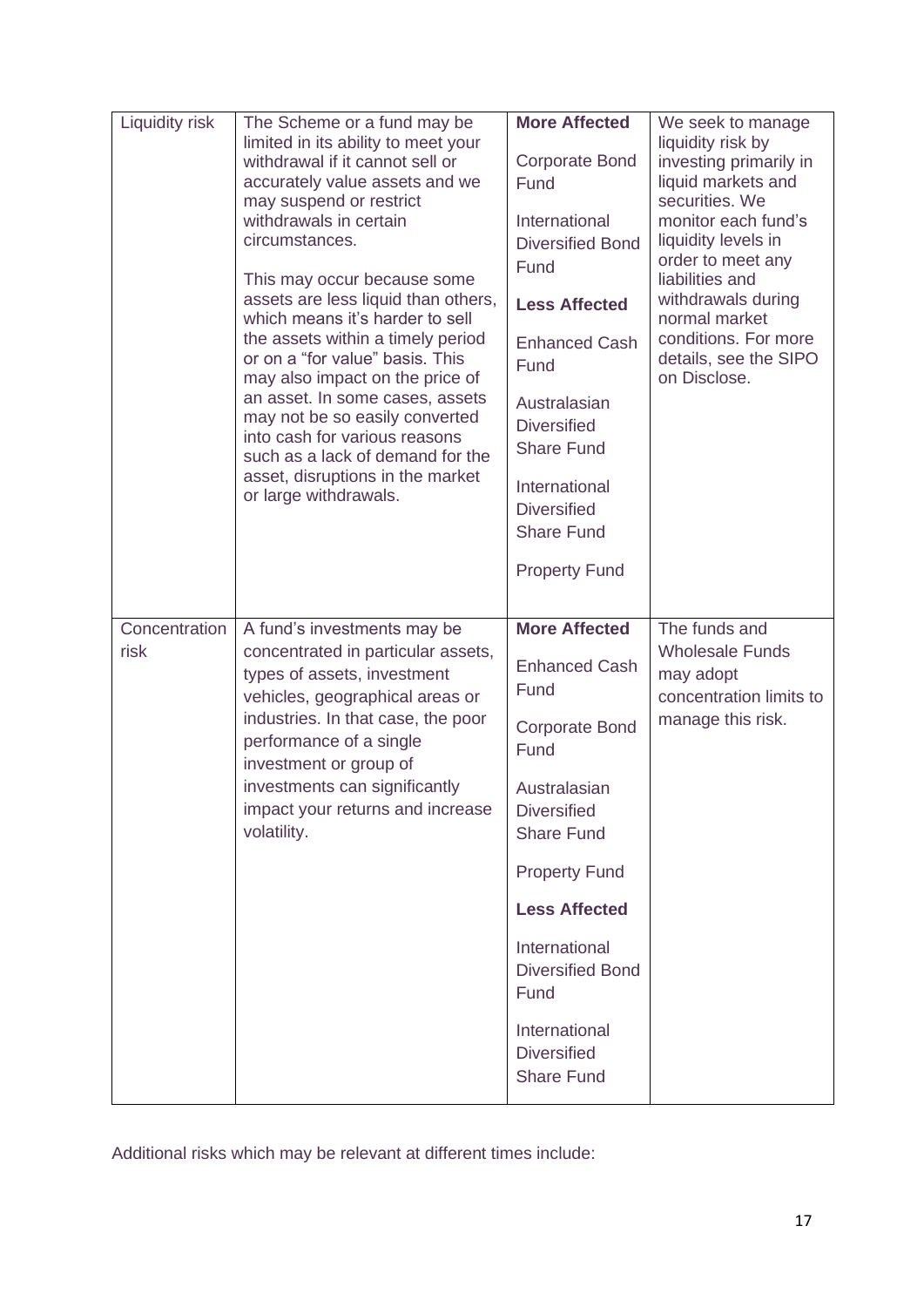- **regulation risk** any change in tax or other applicable legislation or regulation can impact a funds' returns.
- **product risk** changes may be made to the funds from time to time including changing a fund's aim, strategy, benchmark asset allocation or ranges, underlying investment managers or administration managers, adding to, closing or winding up the funds, or changing the fees and charges or minimum amounts. Any material changes will be made after notifying the Supervisor.
- **contractor risk** a third party may fail to properly provide services to us in relation to the Scheme. We have selected reputable third parties to provide services to the funds. All third parties are required to meet agreed service levels and are subject to ongoing monitoring and review by us.
- **operational risk** risks may arise from a failure of processes and procedures, fraud, litigation, disruption to business by industrial disputes, system failures, pandemics, natural disasters and other unforeseen external events which might affect our business or a fund and its assets. We seek to manage this risk with a risk management framework that includes core principles as well as policies and processes for measuring and monitoring risk. In addition, we and our administration managers have regularly tested business continuity plans in place to address certain types of business disruption.
- **tax related risk** if the Scheme fails to satisfy the PIE tax eligibility criteria as set out in the Income Tax Act 2007, and that failure is not remedied within the period permitted under that Act, the Scheme may lose its PIE status.

In that case, the Scheme will be taxed at 28% on its taxable income and any distributions and redemptions may become taxable to you. We have implemented processes to monitor ongoing PIE eligibility compliance for the Scheme, and have a number of powers available to us to proactively manage this risk. Additionally, if you advise us of a Prescribed Investor Rate (**PIR**) which is lower than the correct PIR, or if you fail to advise us when your PIR increases, your investment income will still be taxable at your correct PIR and you will need to pay any tax shortfall directly to Inland Revenue as part of the income tax year-end process.

## 7. Taxation

The Scheme is a multi-rate PIE for tax purposes.

This means that the taxable income of the Scheme will be attributed to investors in proportion to the units held in the respective funds and that any taxable income attributed to you will be taxed within the Scheme at the most recent PIR you (or the Inland Revenue) have notified to us or the default rate (currently 28%) if no PIR has been notified. Information on current PIRs and how to determine your PIR can be found at **ird.govt.nz/roles/portfolio-investmententities/find-my-prescribed-investor-rate**

We will work out the PIE tax (after offsetting any applicable tax credits) that is attributable to you and then cancel units held by you equal in value to that amount. Similarly, if you are due a refundable PIE tax credit, we will issue additional units equal in value to the amount of the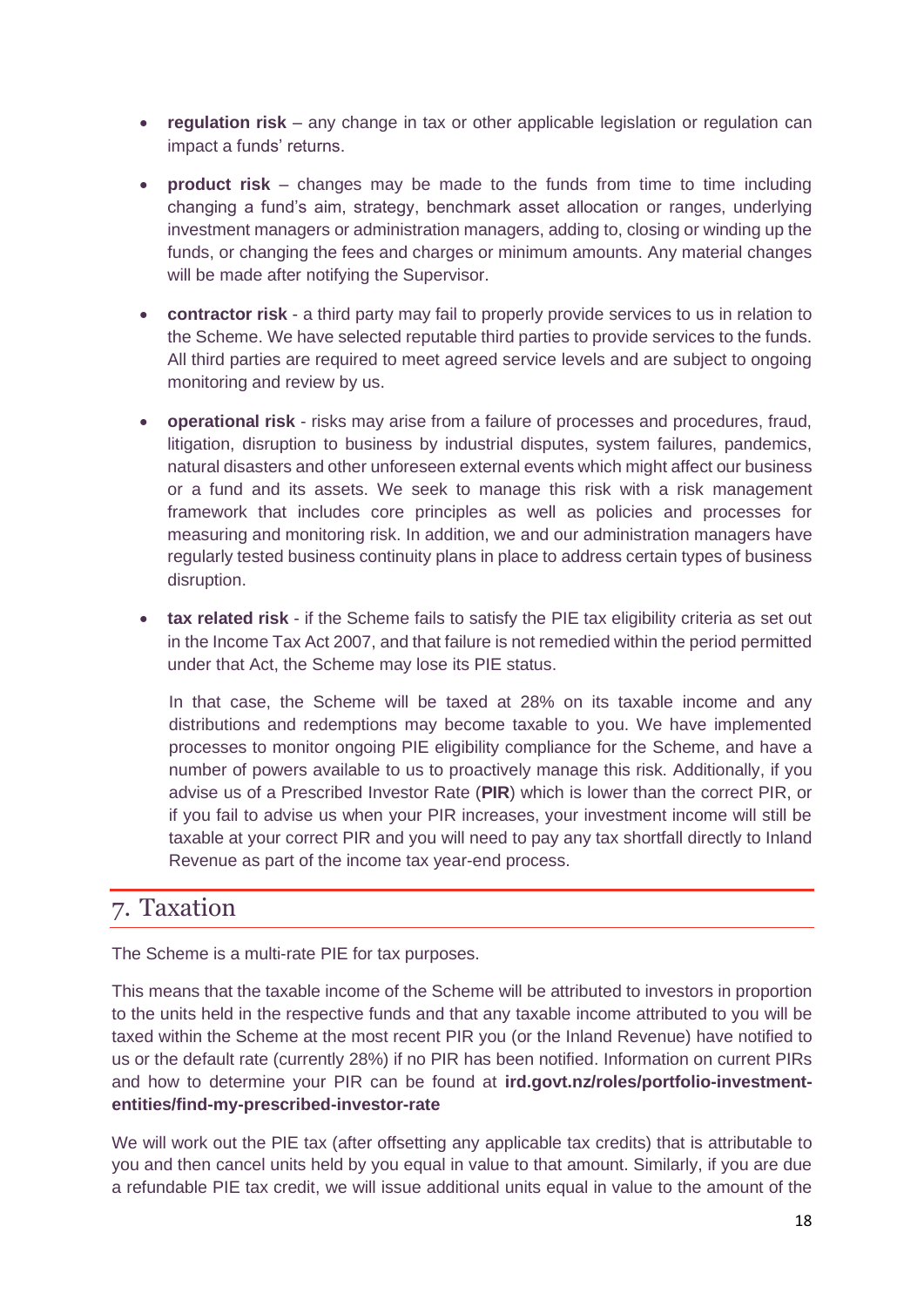refund. We'll usually make these adjustments for PIE tax after the end of the Scheme's income year. However, if you withdraw or transfer units during the year, then we'll make tax adjustments at that time. You are not subject to tax on any distributions from the funds.

You can find more information about PIEs on the Inland Revenue website **[ird.govt.nz](http://www.ird.govt.nz/)** (search for 'PIEs'). We and the Supervisor do not take any responsibility for your taxation liabilities. You should seek your own independent professional advice as to your particular tax position.

The Scheme must comply with certain requirements to maintain its PIE status. We have powers under the Trust Deed to ensure those requirements are met. For example, while the Scheme is a PIE you may be restricted from holding more than 20% of the units of a fund. We have the power to restrict your purchase of units, or compulsorily withdraw some or all of your units, in a fund if the number of your units breaches, or will breach, that 20% limit and threatens the Scheme's eligibility for PIE status.

Where units are held through a Custodial Service, the Custodial Service is a proxy for the investor in a PIE (**PIE Investor Proxy**). The PIE Investor Proxy will be responsible for the payment of tax, and the attribution of income, losses, tax credits and refunds for tax purposes, in respect of the units. Neither we nor the Supervisor will be liable for the attribution of income, losses or refunds or the payment of tax in respect of units held through PIE Investor Proxies.

It is your responsibility to tell BTNZ (where you are invested directly) or the Custodial Service provider (where you are invested through the Custodial Service) your PIR when you invest in a fund or if your PIR changes. If you do not tell BTNZ or the Custodial Service provider, a default rate will be applied.

## 8. Additional information on returns for the funds

#### Fund returns on Disclose

The historical returns provided on Disclose are calculated before tax and net of all fund charges as required under the FMCA. Prior to July 2004, the returns for the funds were calculated on a different basis and are therefore not comparable to those on Disclose. For information on the historical returns of the funds prior to July 2004, please contact us.

#### Returns for the Corporate Bond Fund

On 14 August 2012 BTNZ, (in its own capacity) purchased certain notes from the Corporate Bond Fund at their book value. The purchase followed a decline in the notes' asset backing which contributed to uncertainty as to the notes' value. BTNZ concluded that the notes were no longer a suitable investment for the fund and that they should be sold. On 27 February 2013, the notes were given a zero value in BTNZ's financial statements to 30 September 2012. This determination indicates that the transaction may have had a positive effect on the fund's performance in periods which include August 2012. If the notes had been retained and a zero value was attributed to them on 14 August 2012, the funds returns (after deductions for charges but before tax) in August 2012 would have been 7.1% lower (returns after deductions for charges and tax at the highest prescribed investor rate would have been 5.1% lower). The fund's stated returns for periods which include August 2012 would also be affected.